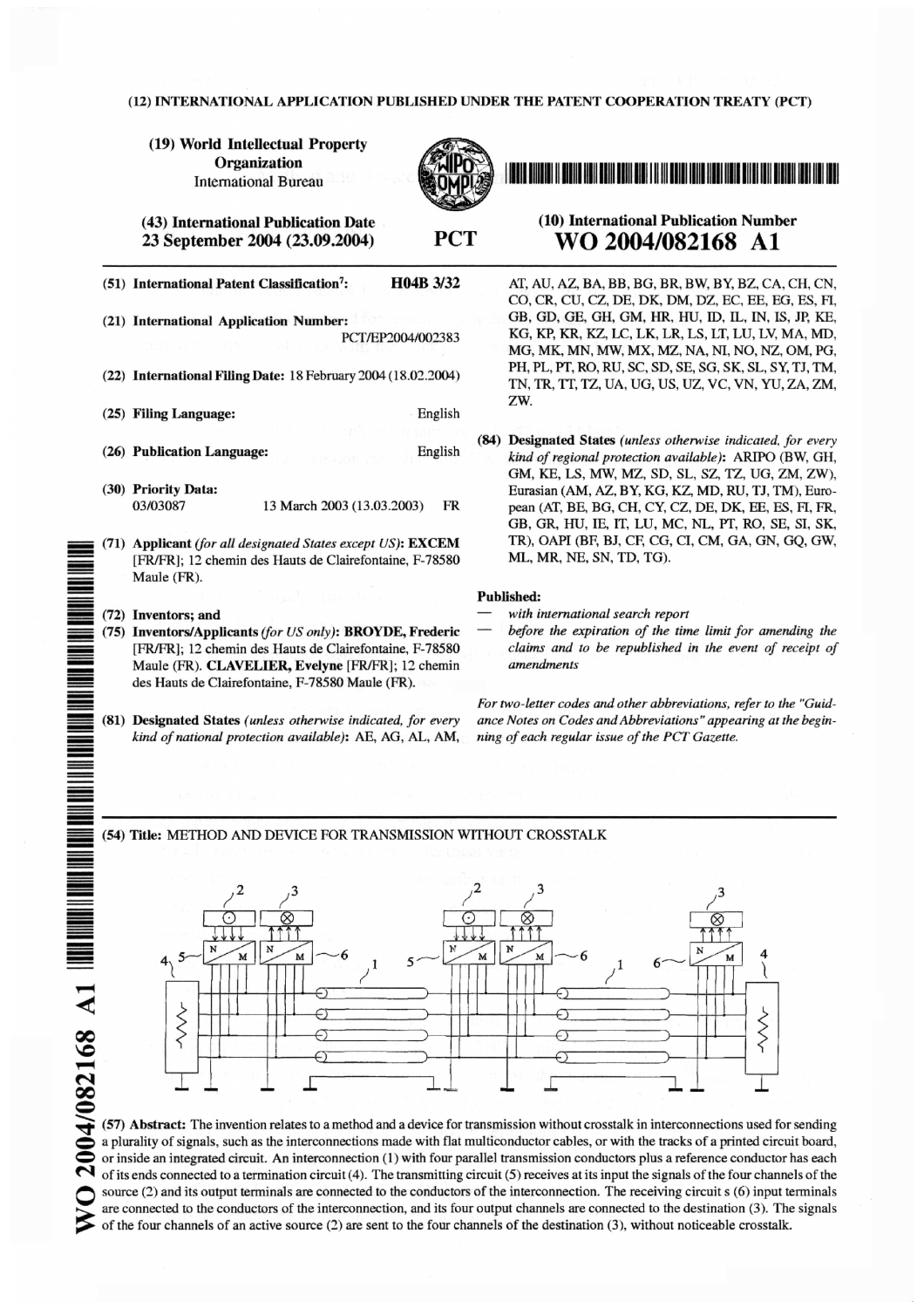# Method and device for transmission without crosstalk

### FIELD OF THE INVENTION

5 The invention relates to a method and a device for transmission without crosstalk through interconnections used for sending a plurality of signals, such as the ones made with flat multiconductor cables, or with the tracks of a printed circuit board, or inside an integrated circuit.

The French patent application number 0303087 of 13 March 2003, entitled "Procédé et 10 dispositif pour la transmission sans diaphonie" is incorporated by reference.

#### PRIOR ART

Let us consider the theoretical problem of an interconnection with *n* transmission conductors placed close to a reference conductor. Let us number these conductors from 0 to *n*, 15 where 0 is the "reference conductor" which will be used as a reference for measuring voltages, and which is often called the ground conductor.

We define any point along an interconnection of length *L* with a real curvilinear abscissa *z*, the interconnection extending from  $z = 0$  to  $z = L$ .

- Any integer *j* greater than or equal to 1 and less than or equal to *n* corresponds to the 20 number of a transmission conductor of the interconnection, that is to say to a conductor other than the reference conductor. This integer may therefore be used as an index in order to define, for each transmission conductor, two electrical variables, i.e. one current and one voltage. At a given abscissa  $z$  along the cable, we define in this manner the current  $i_j$  flowing in the transmission conductor, and the voltage  $v_j$  between the transmission conductor and the reference
- 25 conductor. These *n* currents and these *n* voltages are respectively called natural currents and natural voltages. The wording "natural electrical variable" will indiscriminately designate a natural current or a natural voltage.

The vocabulary and the definitions which we will use are those of the French patent application number 0300064 of 6 January 2003, entitled "Procédé et dispositif pour la 30 transmission avec une faible diaphonie", and of the international application number PCT/EP03/15036 of 24 December 2003, entitled "Method and device for transmission with reduced crosstalk". In particular, the following definitions and wordings are concerned:

- "multiconductor transmission line",

- "per-unit-length inductance matrix" or "**L** matrix",

35 - "per-unit-length resistance matrix" or "**R** matrix",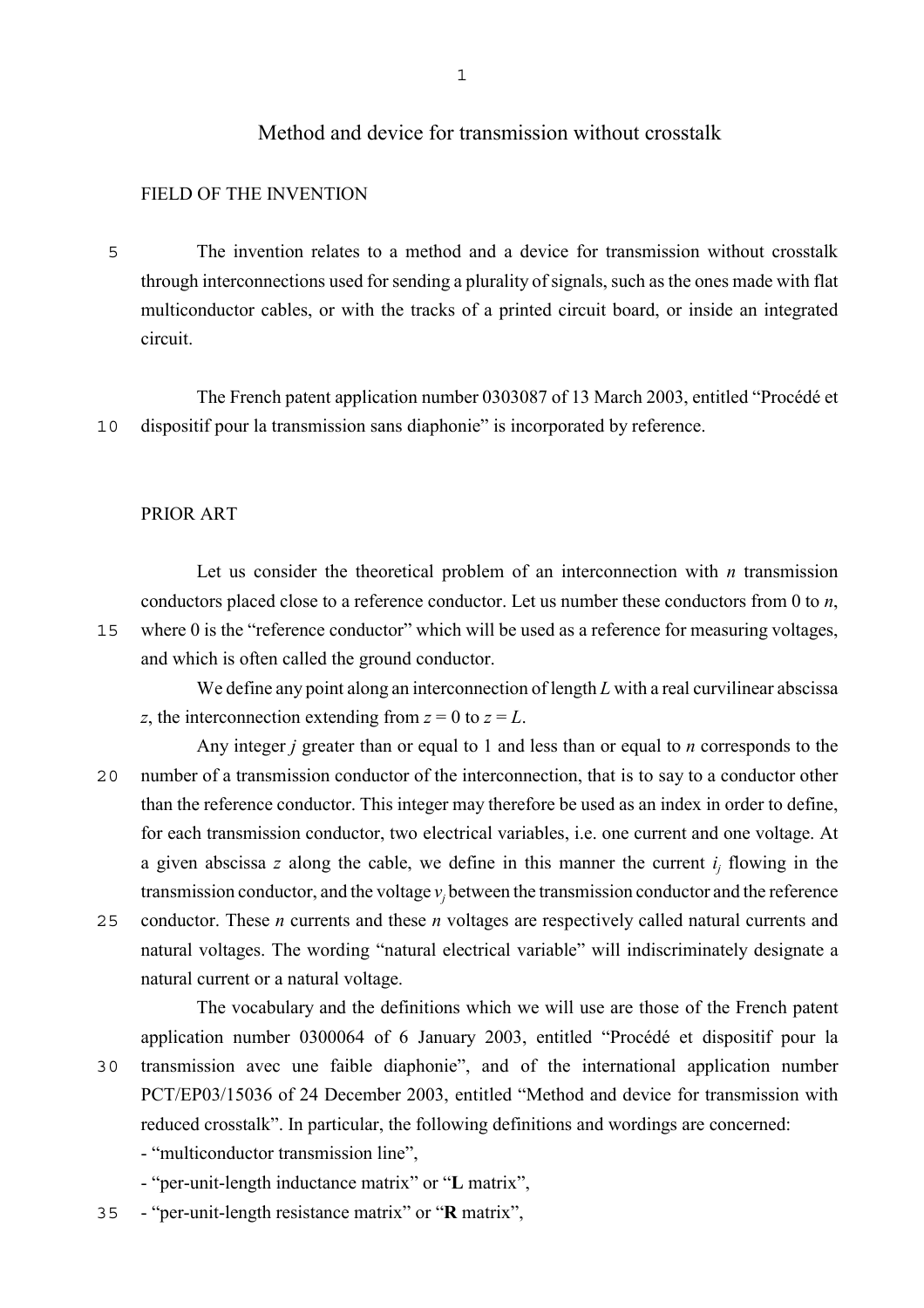- "per-unit-length capacitance matrix" or "**C** matrix",
- "per-unit-length conductance matrix" or "**G** matrix",
- "per-unit-length impedance matrix" or "**Z** matrix",
- "per-unit-length admittance matrix" or "**Y** matrix",
- 5 "uniform multiconductor transmission line",
	- "column-vector **I** of the natural currents  $i_1, \ldots, i_n$ ",
	- "column-vector **V** of the natural voltages  $v_1, \ldots, v_n$ ",
	- "telegrapher's equations",
	- "modal current",
- 10 "modal voltage",
	- "column-vector  $\mathbf{I}_M$  of the modal currents  $i_{M_1},..., i_{M_n}$ ",
	- "column-vector  $V_M$  of the modal voltages  $v_{M_1},..., v_{M_n}$ ",
	- "transition matrix from modal voltages to natural voltages" or "**S** matrix",
	- "transition matrix from modal currents to natural currents" or "**T** matrix",
- 15 "modal electrical variable",
	- "transition matrix from modal electrical variables to natural electrical variables",
	- "characteristic impedance matrix" or " $\mathbb{Z}_C$  matrix",
	- "propagation constant" for a mode.

The prior art applicable to this application includes: the prior art presented in the above-20 mentioned French patent application no. 0300064 and international application no. PCT/EP03/15036, the invention described in them, and the invention described in the French patent application no. 0302814 of 6 March 2003, entitled "Procédé et dispositif numériques pour la transmission avec une faible diaphonie".

The inventions presented in the above-mentioned French patent applications no. 0300064 25 and no. 0302814 indeed allow reducing crosstalk efficiently, and are applicable to both analog and digital signals. However,

- for combining in a transmitting circuit the *m* input signals, according to linear combinations defined by a transition matrix from modal electrical variables to natural electrical variables, in order to obtain at the output of the transmitting circuit the generation of modal electrical

30 variables, and

- for combining in a receiving circuit, the input of which is connected to the *n* transmission conductors, the signals present on the transmission conductors, according to linear combinations defined by the inverse of the transition matrix from modal electrical variables to natural electrical variables, so as to obtain at the output of the receiving circuit *m* output signals each

35 corresponding to one of the transmission channels, each output signal being proportional to a single modal electrical variable,

analog circuits or digital circuits are necessary. These circuits entail a cost, and possibly a limitation of the passband.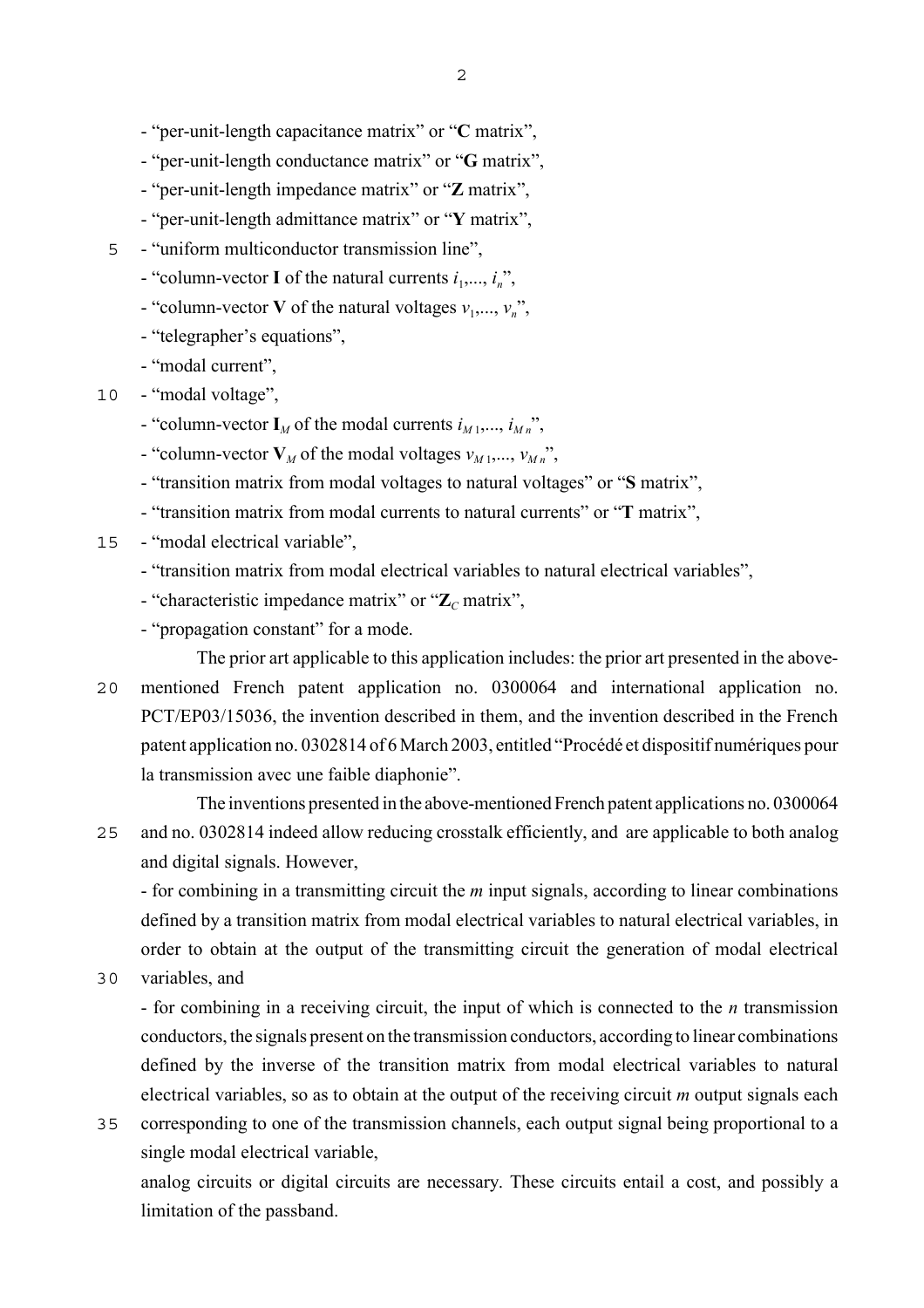#### DESCRIPTION OF THE INVENTION

The purpose of the method of the invention is the transmission without crosstalk through interconnections with two or more transmission conductors, without the limitations of known techniques.

5 The invention is about a method for transmitting through an interconnection with *n* transmission conductors and a reference conductor, *n* being an integer greater than or equal to 2, the method providing, in a known frequency band, *m* transmission channels each corresponding to a signal to be sent from the input of at least one transmitting circuit to the output of at least one receiving circuit, where *m* is an integer greater than or equal to 2 and less 10 than or equal to  $n$ , the method comprising the steps of:

- proportioning the interconnection, taking into account the lumped impedances seen by the interconnection and caused by the circuits connected to the interconnection elsewhere than at the ends of the interconnection, so as to be able to model the interconnection as a multiconductor transmission line having uniform electrical characteristics over its length 15 for the known frequency band, the electrical characteristics being such that the

propagation constants of the different propagation modes may be considered as substantially equal in the known frequency band;

- determining the characteristic impedance matrix of the multiconductor transmission line in the known frequency band;

20 - placing at both ends of the interconnection a termination circuit having an impedance matrix approximating the characteristic impedance matrix;

- using one of the transmitting circuits to which the *m* input signals are applied, so as to obtain at the output of said one of the transmitting circuits, output being connected to at least *m* transmission conductors among the transmission conductors, the generation of 25 natural electrical variables, each being proportional to a single signal among the input signals; and

- using one of the receiving circuits, the input of which is connected to at least *m* transmission conductors among the transmission conductors, so as to obtain, at the output of said one of the receiving circuits, *m* output signals each corresponding to one of the 30 transmission channels, each output signal being proportional to a single natural electrical variable among said natural electrical variables.

According to the method of the invention, the interconnection is proportioned in such a way that the propagation constants of the different propagation modes may be regarded as equal in the known frequency band. Let *γ* be the common value of the propagation constants, which

35 may be frequency-dependent. The equations (2) and (3) of the above-mentioned French patent application no. 0300064 and international application no. PCT/EP03/15036 become: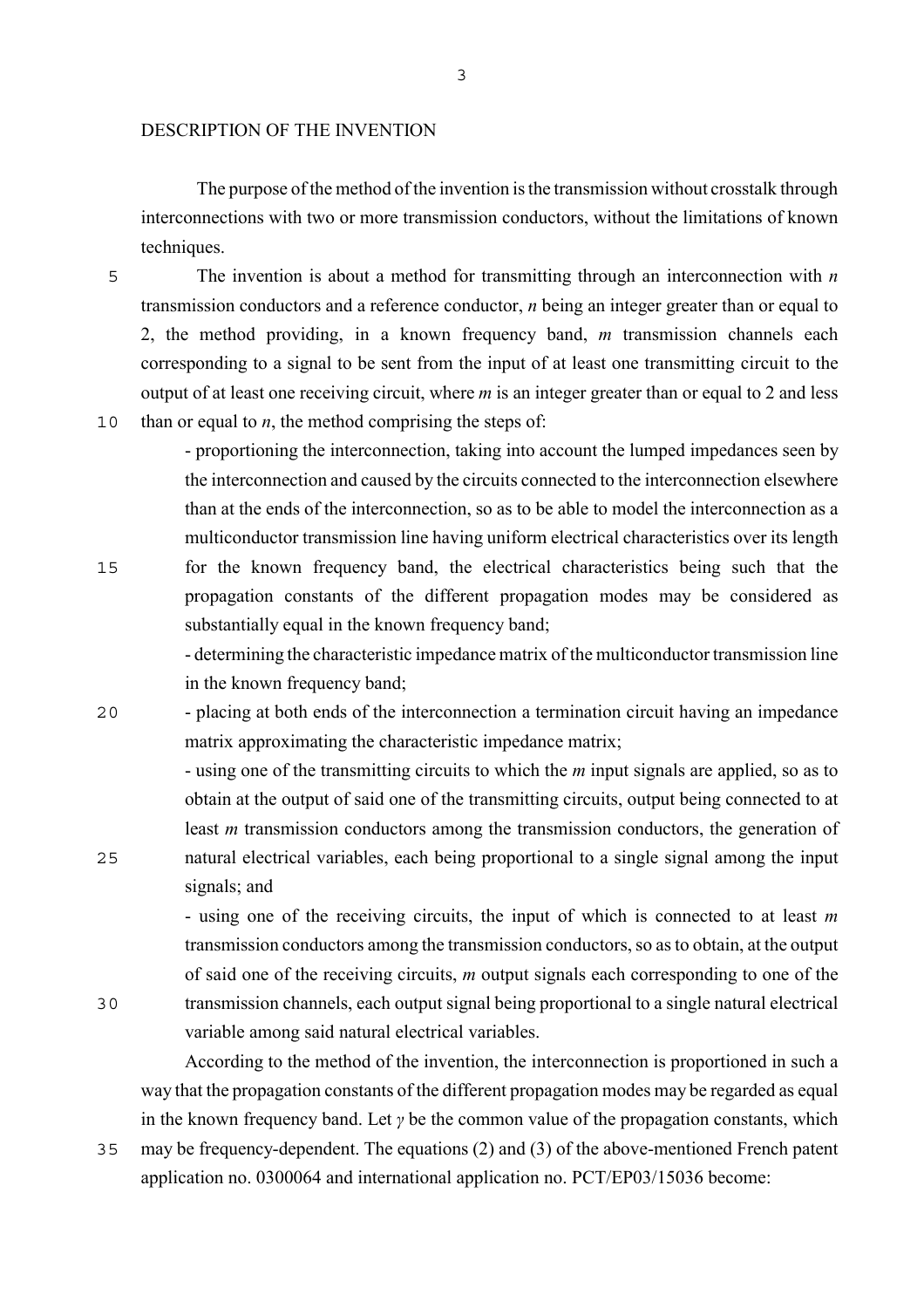$$
\begin{cases}\n\mathbf{T}^{-1}\mathbf{YZ}\mathbf{T} = \gamma^2 \mathbf{I}_n \\
\mathbf{S}^{-1}\mathbf{Z}\mathbf{Y}\mathbf{S} = \gamma^2 \mathbf{I}_n\n\end{cases}
$$
\n(1)

where  $I_n$  is the identity matrix of order *n*. Therefore, we have:

$$
YZ = ZY = \gamma^2 I_n \tag{2}
$$

As a consequence, the transition matrix from modal electrical variables to natural electrical 5 variables may be chosen equal to the identity matrix of order *n*. However, it is important to note that some properties are related to the choice of associated **S** and **T** matrices, that is to say matrices such that

$$
\mathbf{S} = j\boldsymbol{\omega} \, \boldsymbol{c}_K \, \mathbf{Y}^{-1} \mathbf{T} \tag{3}
$$

where  $c_K$  is an arbitrary scalar different from zero, which may depend on the frequency, and 10 which has the dimensions of a per-unit-length capacitance. As a consequence, when we consider associated **S** and **T** matrices, only one of the two matrices may be arbitrarily chosen.

According to the method of the invention, said natural electrical variables may be either all voltages or all electric currents. For reasons presented in the above-mentioned French patent application no. 0300064 and international application no. PCT/EP03/15036, and related to the

15 use of associated **S** and **T** matrices,

- it is physically equivalent that a transmitting circuit "generates modal voltages on the transmission conductors, where each modal voltage is proportional to only one of the input signals", or that it "generates modal currents on the transmission conductors, where each modal current is proportional to only one of the input signals", and

- 20 it is physically equivalent that a receiving circuit delivers at its output "*m* output signals each corresponding to one of the transmission channels, where each output signal is proportional to only one of the modal voltages", or that it delivers at its output "*m* output signals each corresponding to one of the transmission channels, where each output signal is proportional to only one of the modal currents".
- 25 According to the method of the invention, once the use of voltages or currents for the natural electrical variables is decided upon, we may consider that the corresponding transition matrix from modal electrical variables to natural electrical variables has been chosen equal to the identity matrix of order *n*: this choice allows to consider the chosen natural electrical variables as modal electrical variables. However, this choice applies either to the modal voltages
- 30 or to the modal currents.

The person skilled in the art fully understands the principles implemented by the invention. As in the above-mentioned French patent application no. 0300064 and international application no. PCT/EP03/15036, it uses a superposition of waves being each composed of a single modal electric variable corresponding to a channel, because the properties of these waves,

35 produced with a suitable conversion in one of the transmitting circuits and used with an inverse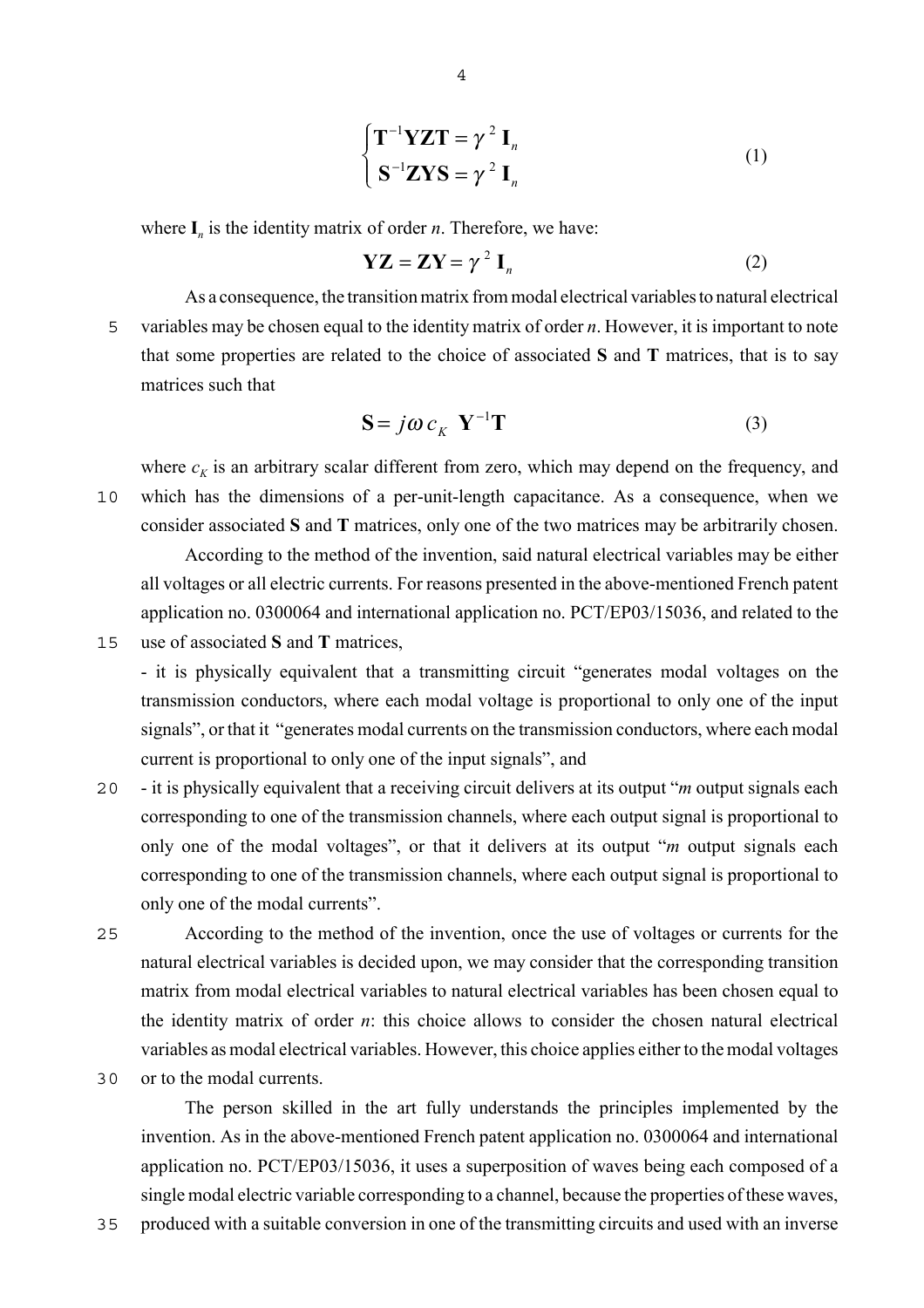conversion in one of the receiving circuits, enable transmission without crosstalk between the channels. However, the natural electrical variables being modal electrical variables, it is not necessary, for implementing the method of the invention, to produce linear combinations both in the transmitting circuits and in the receiving circuits, as explained below.

5 Thus, requiring substantially equal propagation constants in the known frequency band for the different propagation modes allows simplifying the transmitting circuits and/or the receiving circuits. This requirement was not mentioned in the above-mentioned French patent application no. 0300064 nor in the international application no. PCT/EP03/15036. However, the subject matter of this simplification of the transmitting circuits and/or the receiving circuits is 10 subtle. It will be discussed in detail below.

We note that, as explained in the above-mentioned French patent application no. 0300064 and international application no. PCT/EP03/15036, and since a termination circuit is arranged at both ends of the interconnection, there is neither near-end crosstalk nor far-end crosstalk. Thus, the invention is appropriate for an interconnection on which signals propagate in the 15 direction of increasing *z* and the direction of decreasing *z*, without noticeable crosstalk.

As in the above-mentioned French patent application no. 0300064 and international application no. PCT/EP03/15036, in order that this principle results in the desired characteristics, it is important that the interconnection behaves like a multiconductor transmission line uniform over its length, because a lack of homogeneity such as a variation of 20 the characteristic impedance matrix with respect to *z* may produce detrimental couplings between the channels, that is to say, crosstalk.

In some cases, in order to take into account the lumped impedances seen by the interconnection and caused by the circuits connected to it elsewhere than at its ends, the designer need only observe that they are not present or that they may be ignored. In other cases, in order

25 to take into account the lumped impedances seen by the interconnection and caused by the circuits connected to it elsewhere than at its ends, the designer must quantitatively consider these lumped impedances to obtain a multiconductor transmission line having sufficiently uniform electrical characteristics over its length. For instance, the interconnection could see a receiving circuit as a capacitance matrix adding to its own capacitance matrix: this lumped capacitance

- 30 could therefore be offset by a suitably proportioned local modification of the geometrical characteristics of the interconnection in the vicinity of the connection point. As a second example, capacitance matrices localized at connection points regularly spaced along the interconnection could be taken into account to obtain a prescribed average per-unit-length capacitance matrix relevant up to a given maximum frequency, by using suitably proportioned
- 35 transmission conductors.

Moreover, we have to determine in which circumstances it is possible to consider the propagation constants of the different propagation modes as equal in the known frequency band, since this requirement is necessary for implementing the method of the invention. Firstly, we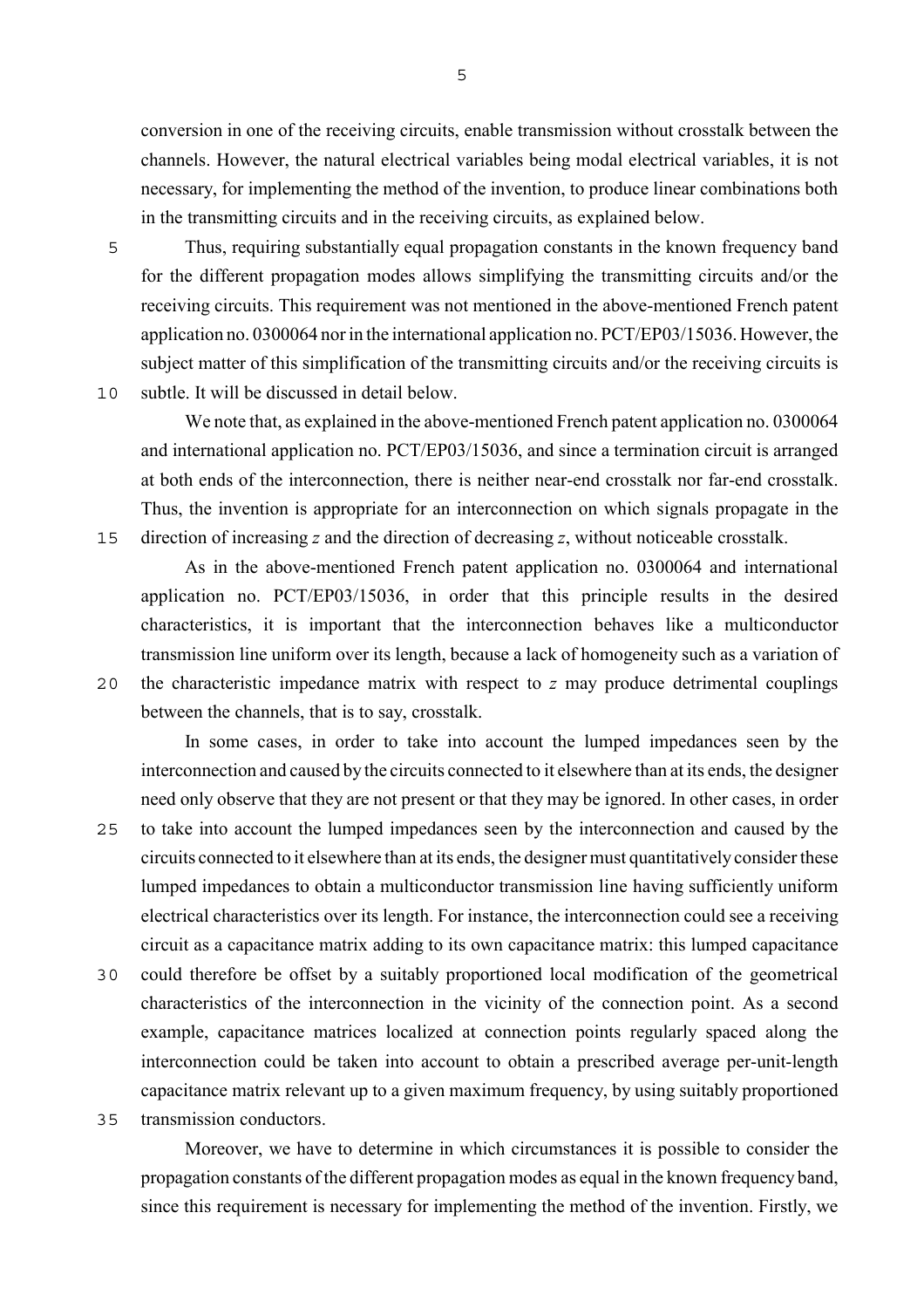note that this circumstance is equivalent to the equation (2).

The specialist, considering for example the results presented in paragraphs § 2.4 and § 4.4.1 in the book *Analysis of Multiconductor Transmission Lines* by C. R. Paul, published by John Wiley & Sons in 1994, understands that this requirement can for instance be met in the

5 case where the four following characteristics are simultaneously obtained:

- the lumped impedances seen by the interconnection and caused by the circuits connected to it elsewhere than at its ends may be ignored,

- losses may be ignored,

- the field lines of the electric field produced by the interconnection essentially see a medium

10 of homogeneous permittivity, and

- the field lines of the magnetic field produced by the interconnection essentially see a medium of homogeneous permeability.

In particular, the last two characteristics are obtained when the proportioning of the interconnection is such that, in a section of the interconnection in a plane orthogonal to the 15 direction of propagation, the medium surrounding the conductors has homogeneous permittivity and permeability, up to a sufficient distance from the conductors.

In particular, the last two characteristics may be obtained when the proportioning of the interconnection is such that, in a section of the interconnection in a plane orthogonal to the direction of propagation, the reference conductor completely or almost completely surrounds

- 20 the transmission conductors, and the medium surrounding the transmission conductors inside the reference conductor has homogeneous permittivity and permeability. For instance, in a multilayer printed circuit board made of dielectrics having homogeneous electrical characteristics, the transmission conductors could be the traces of an internal layer, the layers immediately above and immediately below this internal layer being used as ground planes that
- 25 together constitute the reference conductor.

It is also possible to use lumped impedances seen by the interconnection and caused by the circuits connected to it elsewhere than at its ends to obtain a multiconductor transmission line such that the propagation constants for its propagation modes are substantially equal in the known frequency band. For instance, if we consider that the **Z** matrix is defined by the geometry

30 of the conductors of the interconnection, it is possible to use lumped capacitances arranged along the interconnection, between some of its conductors, to obtain a **Y** matrix such that equation (2) is satisfied with enough accuracy, up to a given maximum frequency.

According to the invention, the signals to be sent may be analog or digital signals.

According to the invention, the natural electrical variables generated by a transmitting 35 circuit are each proportional to a single signal among the input signals. Since *m* signals must be sent, there are at least *m* natural electrical variables. According to the method of the invention, it is possible, in particular, to obtain the generation of *m* natural electrical variables at the output of a transmitting circuit. This may be the most economical procedure. However, it is also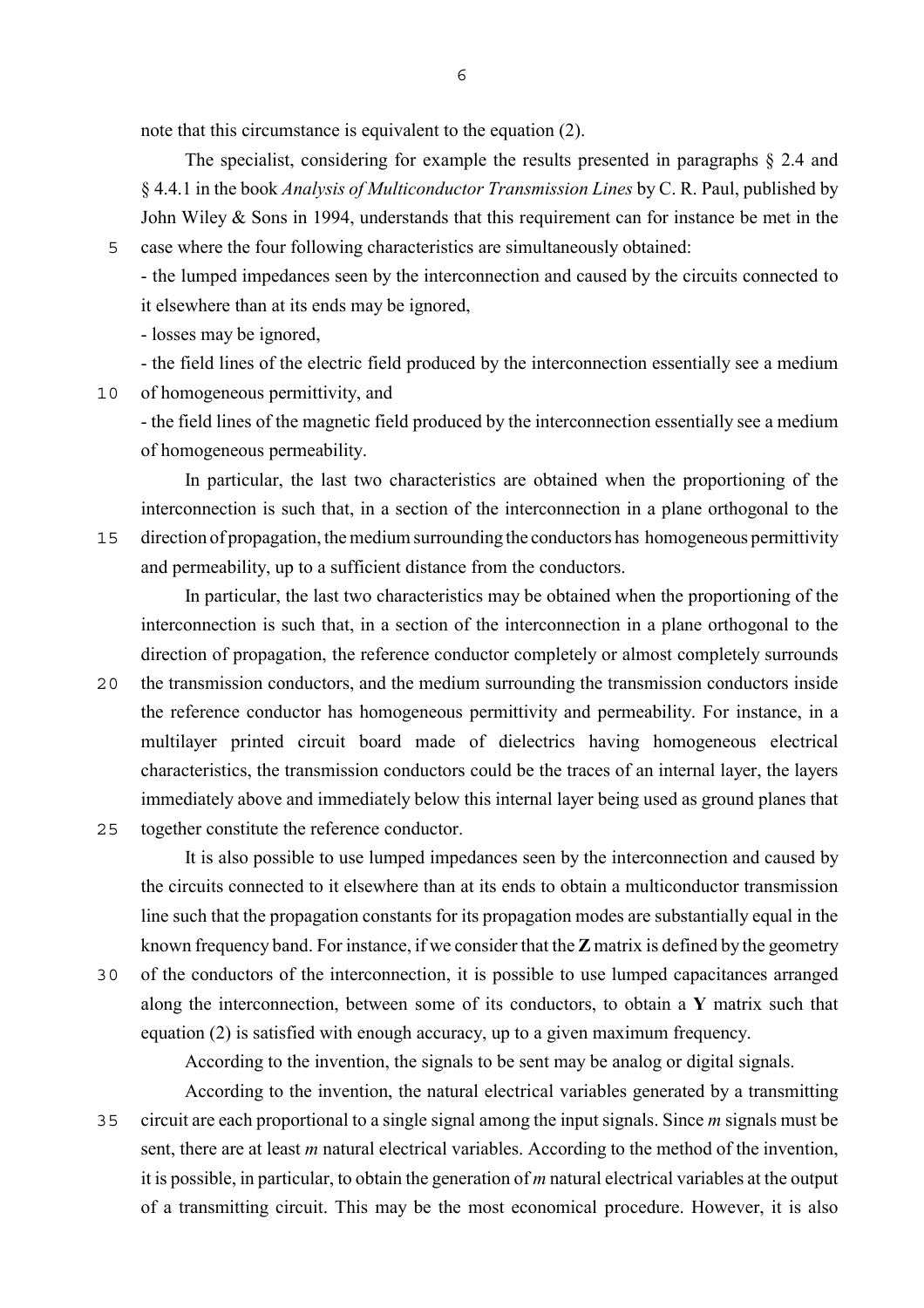conceivable, when *m* is less than *n*, that more than *m* natural electrical variables are generated for the *m* input signals.

According to the method of the invention, the number *m* of transmission channels between any one of the transmitting circuits and any one of the receiving circuits may be equal to the 5 number *n* of transmission conductors. This method is preferred because it is generally the most economical. However, it is also conceivable to use a number *n* of transmission conductors, greater than the number *m* of channels.

According to the method of the invention, the interconnection may be such that *n* is greater than or equal to three.

10 According to the method of the invention, conductors and dielectrics may be used such that the section of the interconnection in a plane orthogonal to the direction of propagation does not change, except for a scale factor, over the greatest part of the length of the interconnection, in the vicinity of the transmission conductors. The person skilled in the art knows that this condition indeed allows maintaining practically uniform electrical characteristics over the length

15 of the interconnection.

Note that, in many possible cases, as the person skilled in the art knows, we can consider that, when computing the matrix  $\mathbb{Z}_{\mathbb{C}}$  of the multiconductor transmission line, the losses are negligible in some frequency bands, for instance for frequencies greater than 100 kHz, and that in this case, the characteristic impedance matrix is real and frequency-independent. However,

20 in the case of interconnections inside integrated circuits (on-chip interconnects) we note that, because of the small cross-section of the conductors, this result might be obtained only at much higher frequencies, for instance at frequencies higher than 1 GHz.

The person skilled in the art knows, for instance, from a computation based on the geometry of the conductors and insulators, on the conductivity of the conductors and on the 25 permittivity and the losses of the insulators, how to determine the natural matrices **L**, **R**, **C** and **G** of a multiconductor transmission line, as a function of frequency. The person skilled in the art also knows how to measure these matrices. It is therefore clear that it is possible to accurately determine the characteristic impedance matrix of the multiconductor transmission line in any frequency interval, up to the maximum frequency for which the transmission line theory is

30 applicable. This maximum frequency depends on the cross dimensions of the interconnection, and the person skilled in the art knows that it corresponds to the appearance of the first nonevanescent propagation modes other than the quasi-TEM modes. In this same frequency interval, it is obviously also possible to determine whether the condition (2) is met with sufficient accuracy, and whether the propagation constants of the different propagation modes may be 35 considered as substantially equal in the known frequency band.

The characteristic impedance matrix may therefore be determined, for instance, in two distinct contexts: firstly when the interconnection has been chosen and the method of the invention must be applied to the interconnection by adapting the other parts of a device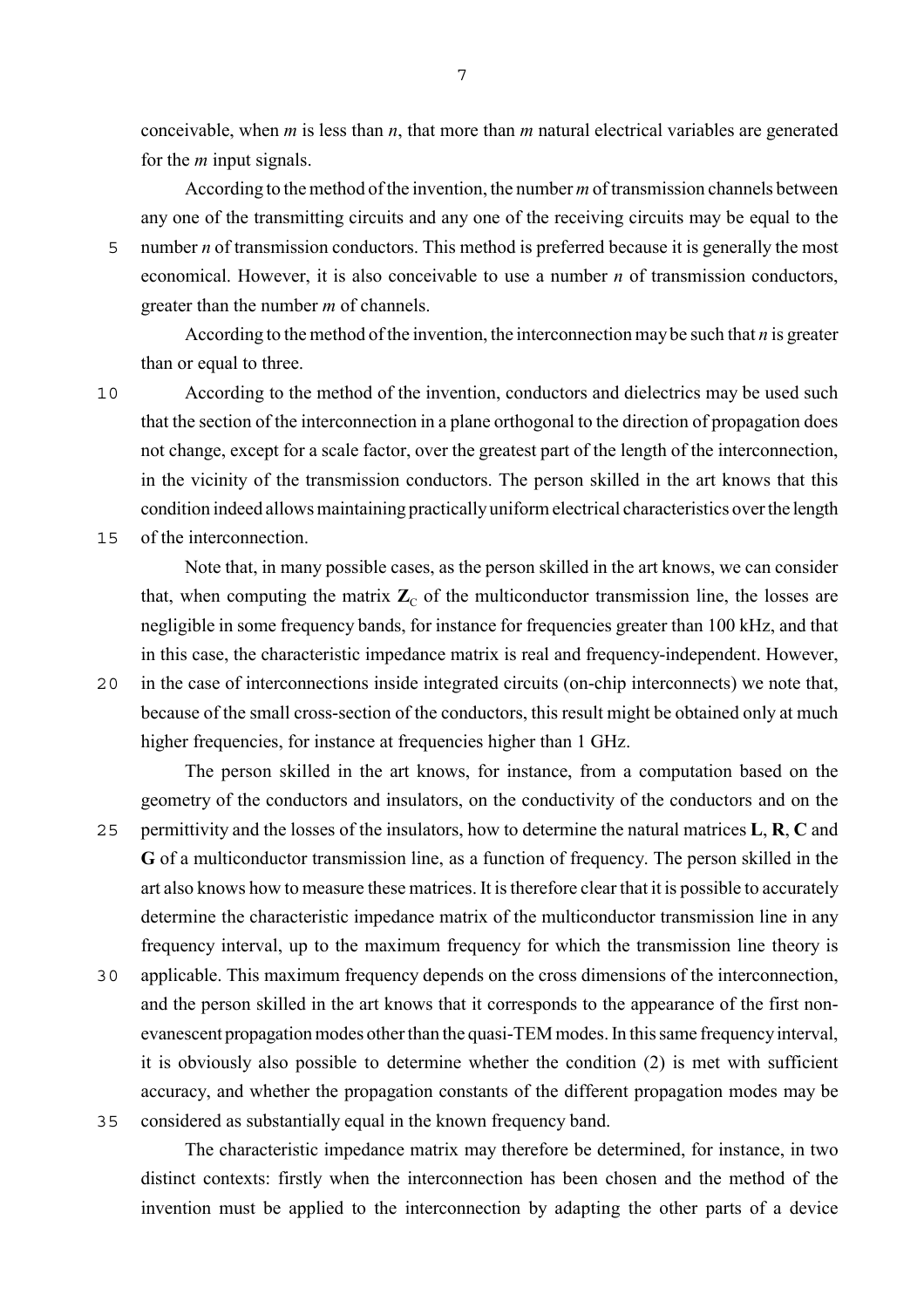implementing this method, secondly when the parts of a device implementing this method, other than the interconnection, have been defined beforehand, and an appropriate interconnection should be designed.

A device for proportioning the circuits used in a method of the invention is described in 5 the next sentence. A device for proportioning the circuits used in a method for transmitting through an interconnection with *n* transmission conductors and a reference conductor, *n* being an integer greater than or equal to 2, the method providing, in a known frequency band, *m* transmission channels each corresponding to a signal to be sent from the input of at least one transmitting circuit to the output of at least one receiving circuit, where *m* is an integer greater

10 than or equal to 2 and less than or equal to *n*, may comprise:

- means for proportioning the interconnection, taking into account the lumped impedances seen by the interconnection and caused by the circuits connected to the interconnection elsewhere than at the ends of the interconnection, so as to be able to model the interconnection as a multiconductor transmission line having uniform electrical 15 characteristics over its length for the known frequency band, the electrical characteristics being such that the propagation constants of the different propagation modes may be considered as substantially equal in the known frequency band;

> - means for determining the characteristic impedance matrix of the multiconductor transmission line in the known frequency band;

20 - means for proportioning a termination circuit having an impedance matrix approximating the characteristic impedance matrix;

- means for proportioning one of the transmitting circuits to which the *m* input signals are applied, so as to obtain at the output of said one of the transmitting circuits, output being connected to at least *m* transmission conductors among the transmission conductors, the 25 generation of natural electrical variables, each being proportional to a single signal among the input signals; and

- means for proportioning one of the receiving circuits, the input of which is connected to at least *m* transmission conductors among the transmission conductors, so as to obtain, at the output of said one of the receiving circuits, *m* output signals each corresponding to one 30 of the transmission channels, each output signal being proportional to a single natural

electrical variable among said natural electrical variables.

The device for proportioning the circuits used in a method of the invention may be such that the means for modeling the interconnection comprise means for measuring and/or for computing the real electrical characteristics of the interconnection, based on the relative layout 35 of the transmission conductors and the reference conductor, and on the characteristics of the dielectrics surrounding them.

The device for proportioning the circuits used in a method of the invention may be such that the means for modeling the interconnection comprise:

8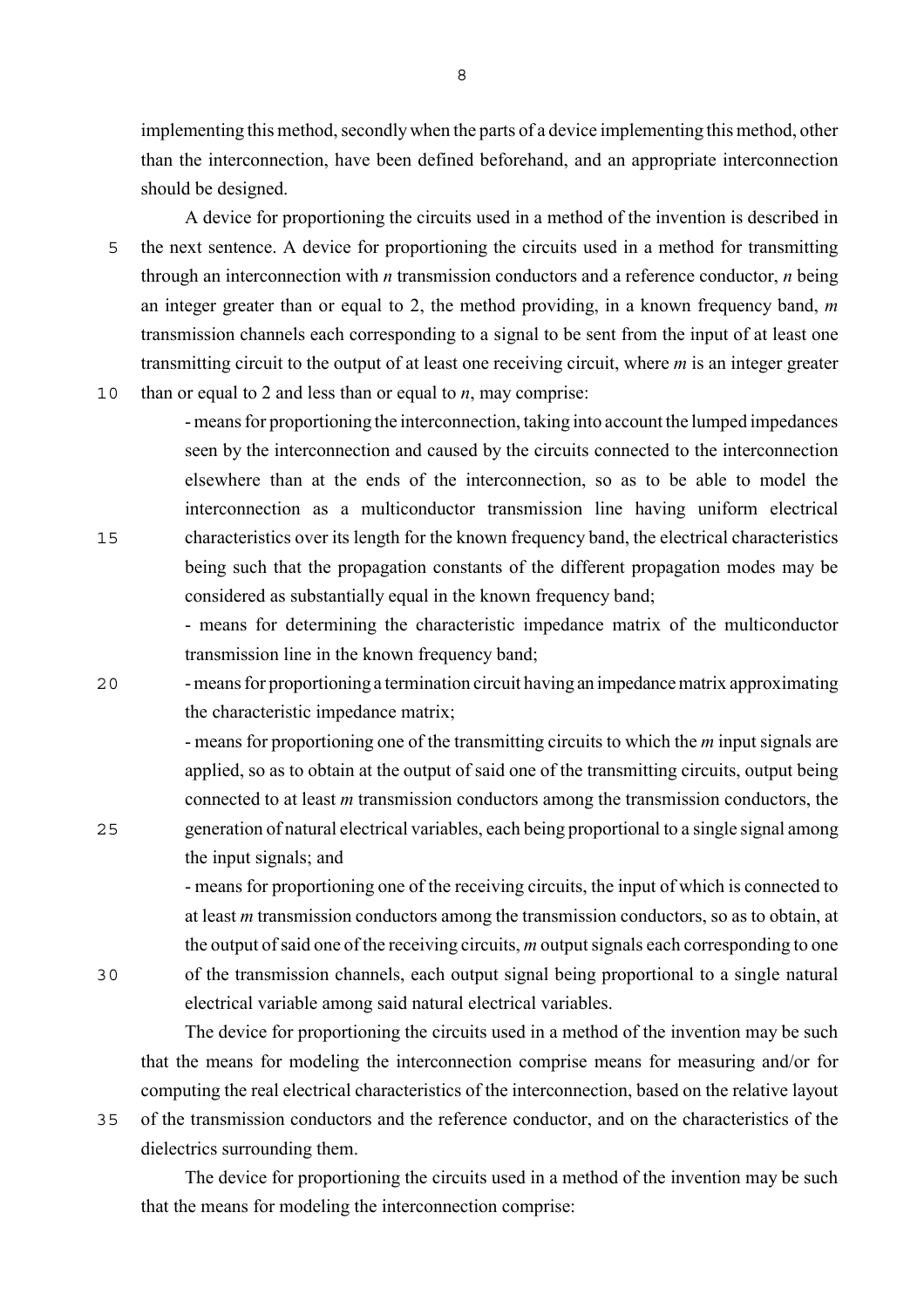- means for calculating one or more error coefficients for variance between the actual electrical characteristics of the interconnection and the desired characteristics, for the known frequency band; and

- means for optimizing the relative position of the transmission conductors and/or the 5 dielectrics surrounding them, by minimizing the error coefficient or coefficients.

A device for implementing the method of the invention is described in the next sentence. A device for transmission providing, in a known frequency band, *m* transmission channels each corresponding to a signal to be sent from the input of at least one transmitting circuit to the output of at least one receiving circuit, where *m* is an integer greater than or equal to 2,

10 comprises:

- an interconnection with *n* transmission conductors and a reference conductor, *n* being an integer greater than or equal to *m*, the interconnection being proportioned in such a way that the interconnection may, taking into account the lumped impedances seen by the interconnection and caused by the circuits connected to the interconnection elsewhere than 15 at the ends of the interconnection, be modeled as a multiconductor transmission line

having uniform electrical characteristics over its length for the known frequency band, the electrical characteristics being such that the propagation constants of the different propagation modes may be considered as substantially equal in the known frequency band; - two termination circuits, each arranged at a different end of the interconnection and each 20 having, in the known frequency band, an impedance matrix approximating the characteristic impedance matrix of the multiconductor transmission line;

- at least one of the transmitting circuits to which the *m* input signals are applied, so as to obtain at the output of said one of the transmitting circuits, output being connected to at least *m* transmission conductors among the transmission conductors, the generation of 25 natural electrical variables, each being proportional to a single signal among the input signals; and

- at least one of the receiving circuits, the input of which is connected to at least *m* transmission conductors among the transmission conductors, so as to obtain, at the output of said one of the receiving circuits, *m* output signals each corresponding to one of the 30 transmission channels, each output signal being proportional to a single natural electrical variable among said natural electrical variables.

In a device for implementing the method of the invention, said natural electrical variables may be either all voltages or all electric currents.

In a device for implementing the method of the invention, it is possible to obtain the 35 generation of *m* natural electrical variables at the output of a transmitting circuit.

In a device for implementing the method of the invention, it is possible that the number *m* of transmission channels between any one of the transmitting circuits and any one of the receiving circuits is equal to the number *n* of transmission conductors.

9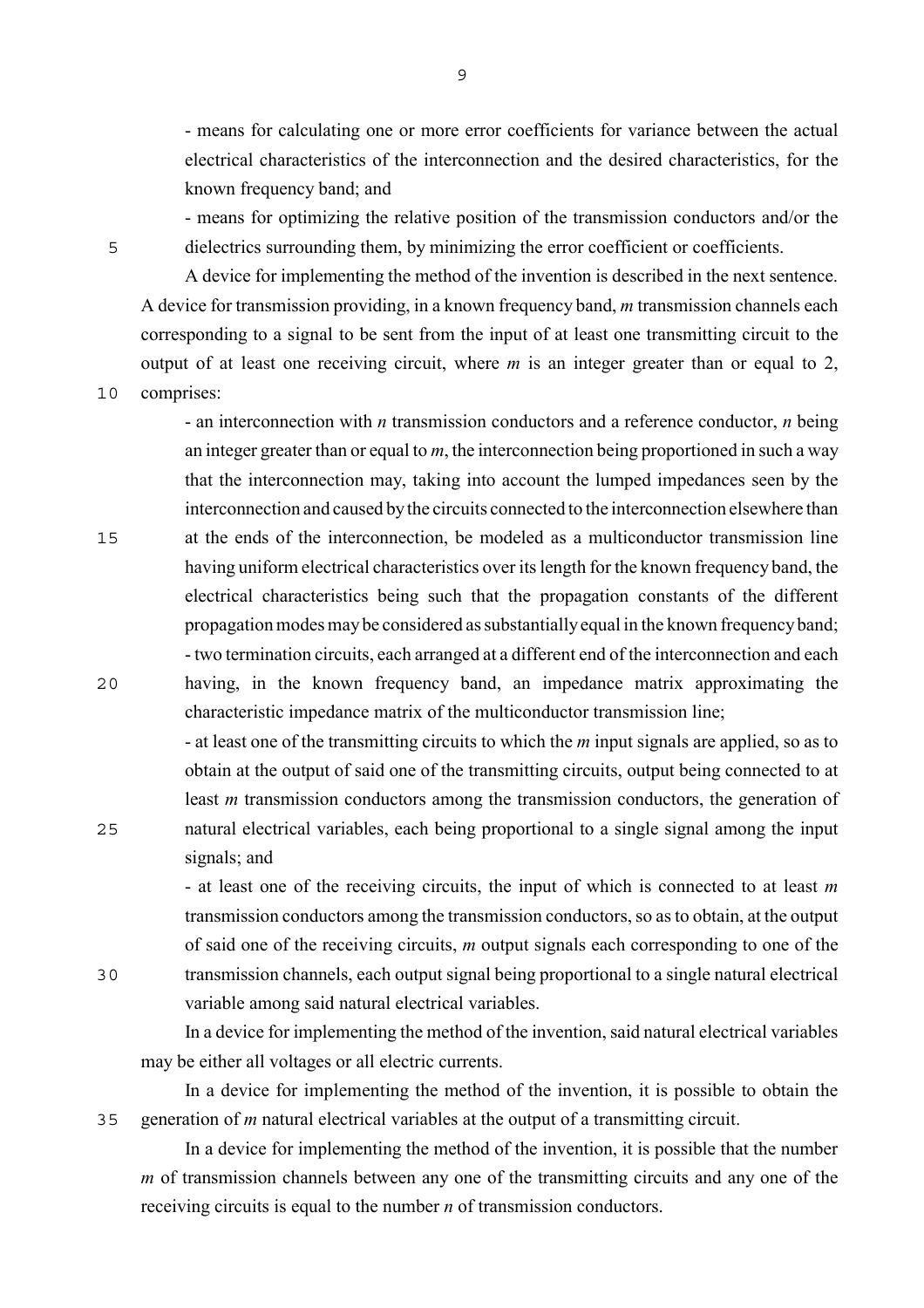A device for implementing the method of the invention may in particular be such that *n* is greater than or equal to three.

According to the invention, it is specified that it must be possible to model the interconnection as a multiconductor transmission line having uniform electrical characteristics 5 over its length for the known frequency band, taking into account the lumped impedances seen by the interconnection and caused by the circuits connected to it elsewhere than at its ends. In order to take these lumped impedances into account by merely stating that they are not present or that they may be ignored, these circuits must be such that they do not disturb the propagation along the multiconductor transmission line. The person skilled in the art sees that this result can

10 for instance be obtained by:

- using transmitting circuits and/or receiving circuits connected in series with the conductors of the interconnection, and showing a low series impedance,

- using transmitting circuits and/or receiving circuits connected in parallel with the conductors of the interconnection, and showing a high parallel impedance.

15 A device for implementing the method of the invention may therefore be such that the transmitting circuit(s) and/or the receiving circuit(s) are connected in parallel with the interconnection, and such that the interconnection sees a high impedance in the connections of the transmitting circuit(s) and/or the receiving circuit(s).

However, the connection of the transmitting circuits and/or the receiving circuits in 20 parallel with the interconnection is not at all a characteristic of the invention. According to the invention, the transmitting circuit(s) and/or the receiving circuit(s) may be connected in series with the interconnection, in which case they must generally show a low series impedance to the interconnection, in order not to disturb the propagation of waves along the interconnection.

Let us now consider the case where  $m = n$ . Let  $X_i$  be the column-vector of the *n* input 25 signals  $x_{11}, ..., x_{1n}$  of a transmitting circuit, and let  $X_0$  be the column-vector of the *n* output signals  $x_{01}, ..., x_{0n}$  of a receiving circuit. These signals may be voltages or currents.

Let us now for instance assume that the electrical variables mentioned in the wording of the invention are voltages. In this case, the matrix **S** is the identity matrix of order *n*, and the modal voltages are therefore natural voltages. According to the invention, at any frequency in 30 the known frequency band, there is a proportionality between each natural voltage produced by a transmitting circuit and the input signal of the corresponding channel. Using a suitable

$$
\mathbf{V} = \text{diag}_n(\boldsymbol{\alpha}_1, \dots, \boldsymbol{\alpha}_n) \mathbf{X}_I
$$
 (4)

where **V** is the column-vector of the natural voltages produced by the transmitting circuit, and diag<sub>n</sub>( $\alpha_1$ ,..., $\alpha_n$ ) is the diagonal matrix of the non-zero proportionality coefficients  $\alpha_i$ . The dimensions of each of these coefficients depend upon the dimensions of the input signals; if for instance these input signals are voltages, the coefficients  $\alpha_i$  will be dimensionless.

numbering of the input signals, we may therefore write: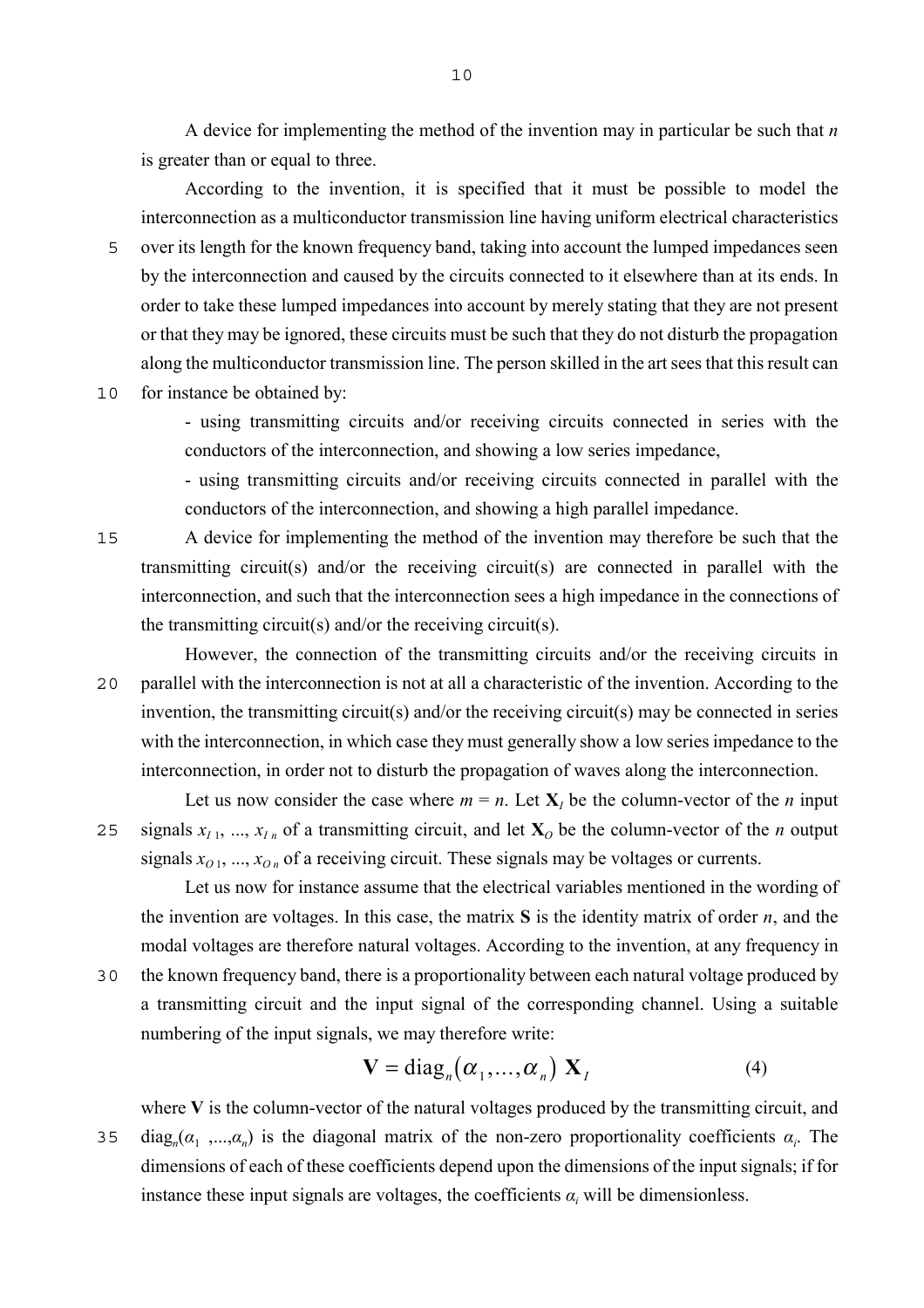The equation (4) is the one which would naturally be used to define a transmitting circuit connected in series with the conductors of the interconnection, and presenting a low series impedance to the interconnection. The designer may on the contrary prefer to define a transmitting circuit connected in parallel with the conductors of the interconnection, and 5 showing a high parallel impedance to the interconnection. She/he might then prefer to consider that the transmitting circuit operates as a set of current sources. If we use **I** to denote the columnvector of the natural currents injected by the transmitting circuit, we have to consider that, since the device for implementing the method of the invention is such that both ends of the

10 characteristic impedance matrix, the output of the transmitting circuit sees an impedance matrix near  $\mathbb{Z}_{C}/2$ , and therefore

fore  
\n
$$
\mathbf{I} = 2 \mathbf{Z}_C^{-1} \text{ diag}_n(\alpha_1, ..., \alpha_n) \mathbf{X}_I
$$
\n(5)

We therefore see that, according to equation (5), the transmitting circuit must combine the input signals according to linear combinations.

interconnection are connected to a termination circuit with an impedance matrix near the

15 Moreover, given that according to the invention, for each channel, a receiving circuit produces at its output a signal practically proportional to the natural voltage corresponding to the channel, we may, with a suitable numbering of the output signals, write that:

$$
\mathbf{X}_0 = \text{diag}_n(\boldsymbol{\beta}_1, \dots, \boldsymbol{\beta}_n) \mathbf{V}
$$
 (6)

where **V** is the column-vector of the natural voltages received by the receiving circuit, and 20 diag<sub>*n*</sub>( $β$ <sub>1</sub> ,..., $β$ <sub>*n*</sub>) is the diagonal matrix of the non-zero proportionality coefficients  $β$ <sub>*i*</sub>. The dimensions of these coefficients depend upon the dimensions of the output signals: if for instance the output signals are currents,  $\beta_i$  will have the dimensions of admittance.

In the case currently being considered where the matrix **S** is the identity matrix of order *n*, a receiving circuit could for instance be connected in parallel with the conductors of the 25 interconnection, show a high parallel impedance to the interconnection, and directly acquire the natural voltages on the transmission conductors.

In the case currently being considered where the matrix **S** is the identity matrix of order *n*, a receiving circuit could also for instance be connected in series with the conductors of the interconnection, show a low series impedance to the interconnection, and acquire the natural 30 currents on the transmission conductors. If we use **I** to denote the column-vector of the natural

currents measured by the receiving circuit, we have  
\n
$$
\mathbf{X}_0 = \pm \operatorname{diag}_n(\beta_1, ..., \beta_n) \mathbf{Z}_C \mathbf{I}
$$
\n(7)

We therefore see that, according to equation (7), the receiving circuit must combine its input signals according to linear combinations.

35 This ends the discussion of the case where the electrical variables mentioned in the wording of the invention are voltages.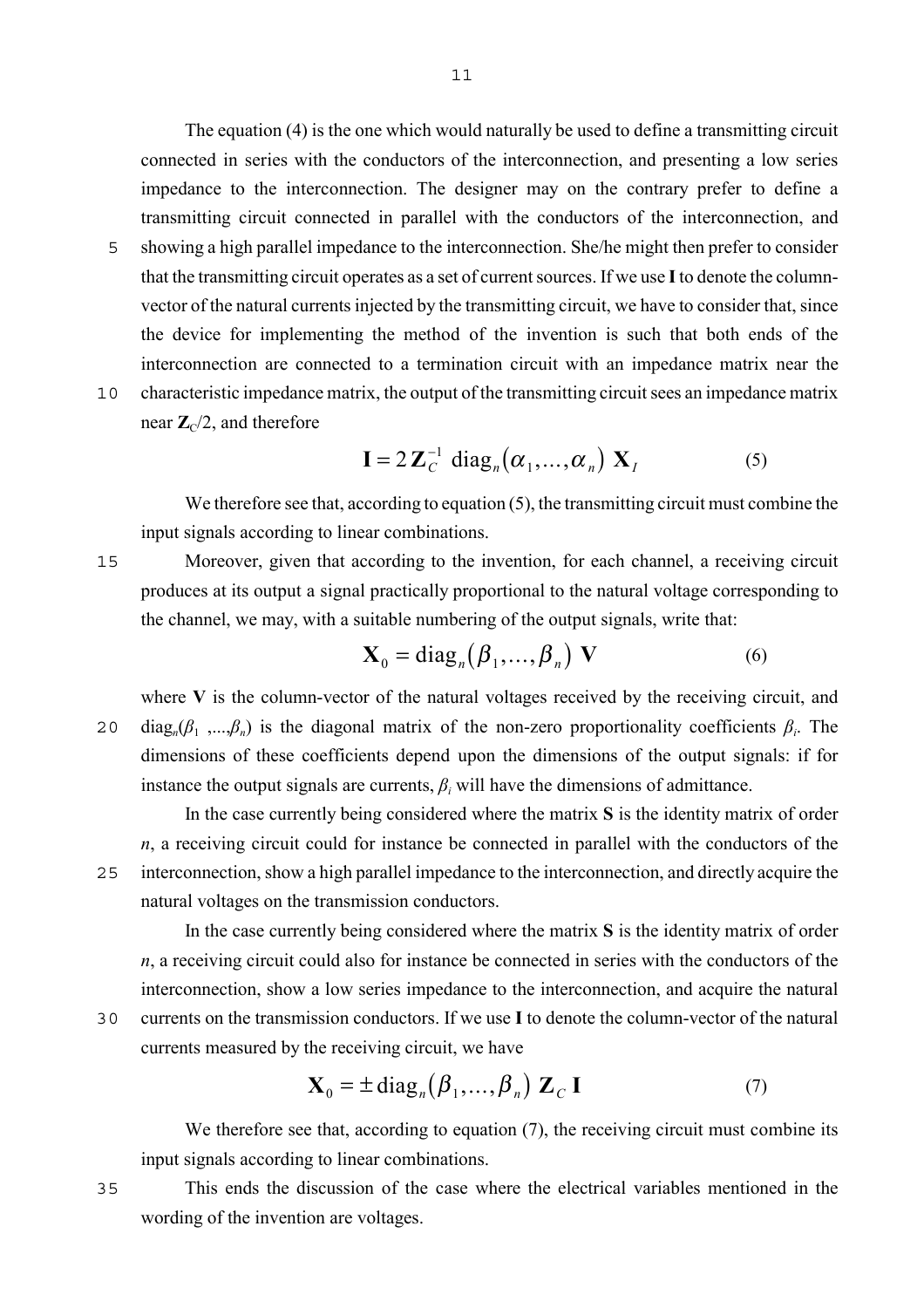Let us now consider the case where the electrical variables mentioned in the wording of the invention are currents. In this case, the matrix **T** is the identity matrix of order *n*, and the modal currents are therefore natural currents. According to the invention, at any frequency in the known frequency band, there is a proportionality between each natural current produced by

5 a transmitting circuit and the input signal of the corresponding channel. Using a suitable numbering of the input signals, we may therefore write:

$$
\mathbf{I} = \text{diag}_n(\alpha_1, ..., \alpha_n) \mathbf{X}_I
$$
 (8)

where **I** is the column-vector of the natural currents produced by the transmitting circuit, and  $diag_n(\alpha_1, \ldots, \alpha_n)$  is the diagonal matrix of the non-zero proportionality coefficients  $\alpha_i$ . The 10 dimensions of each of these coefficients depend upon the dimensions of the input signals; if for instance these input signals are voltages, the coefficients  $\alpha_i$  will have the dimensions of admittance.

The equation (8) is the one which would naturally be used to define a transmitting circuit connected in parallel with the conductors of the interconnection, and presenting a high parallel 15 impedance to the interconnection. The designer may on the contrary prefer to define a transmitting circuit connected in series with the conductors of the interconnection, and showing a low series impedance to the interconnection. She/he might then prefer to consider that the transmitting circuit operates as a set of voltage sources. If we use **V** to denote the column-vector of the natural voltages applied by the transmitting circuit, we have to consider that, since the 20 device for implementing the method of the invention is such that both ends of the interconnection are connected to a termination circuit with an impedance matrix near the characteristic impedance matrix, the output of the transmitting circuit sees an impedance matrix near  $2\mathbb{Z}_C$ , and therefore

$$
\mathbf{V} = 2\mathbf{Z}_C \text{ diag}_n(\boldsymbol{\alpha}_1, ..., \boldsymbol{\alpha}_n) \mathbf{X}_I
$$
 (9)

25 We therefore see that, according to equation (9), the transmitting circuit must combine the input signals according to linear combinations.

Moreover, given that according to the invention, for each channel, a receiving circuit produces at its output a signal practically proportional to the natural current corresponding to the channel, we may, with a suitable numbering of the output signals, write that:

$$
\mathbf{X}_0 = \text{diag}_n(\boldsymbol{\beta}_1, \dots, \boldsymbol{\beta}_n) \mathbf{I}
$$
 (10)

where **I** is the column-vector of the natural voltages received by the receiving circuit, and  $diag_n(\beta_1, \ldots, \beta_n)$  is the diagonal matrix of the non-zero proportionality coefficients  $\beta_i$ . The dimensions of these coefficients depend upon the dimensions of the output signals: if for instance the output signals are currents,  $\beta$ <sub>*i*</sub> will be dimensionless.

35 In the case currently being considered where the matrix **T** is the identity matrix of order *n*, a receiving circuit could for instance be connected in series with the conductors of the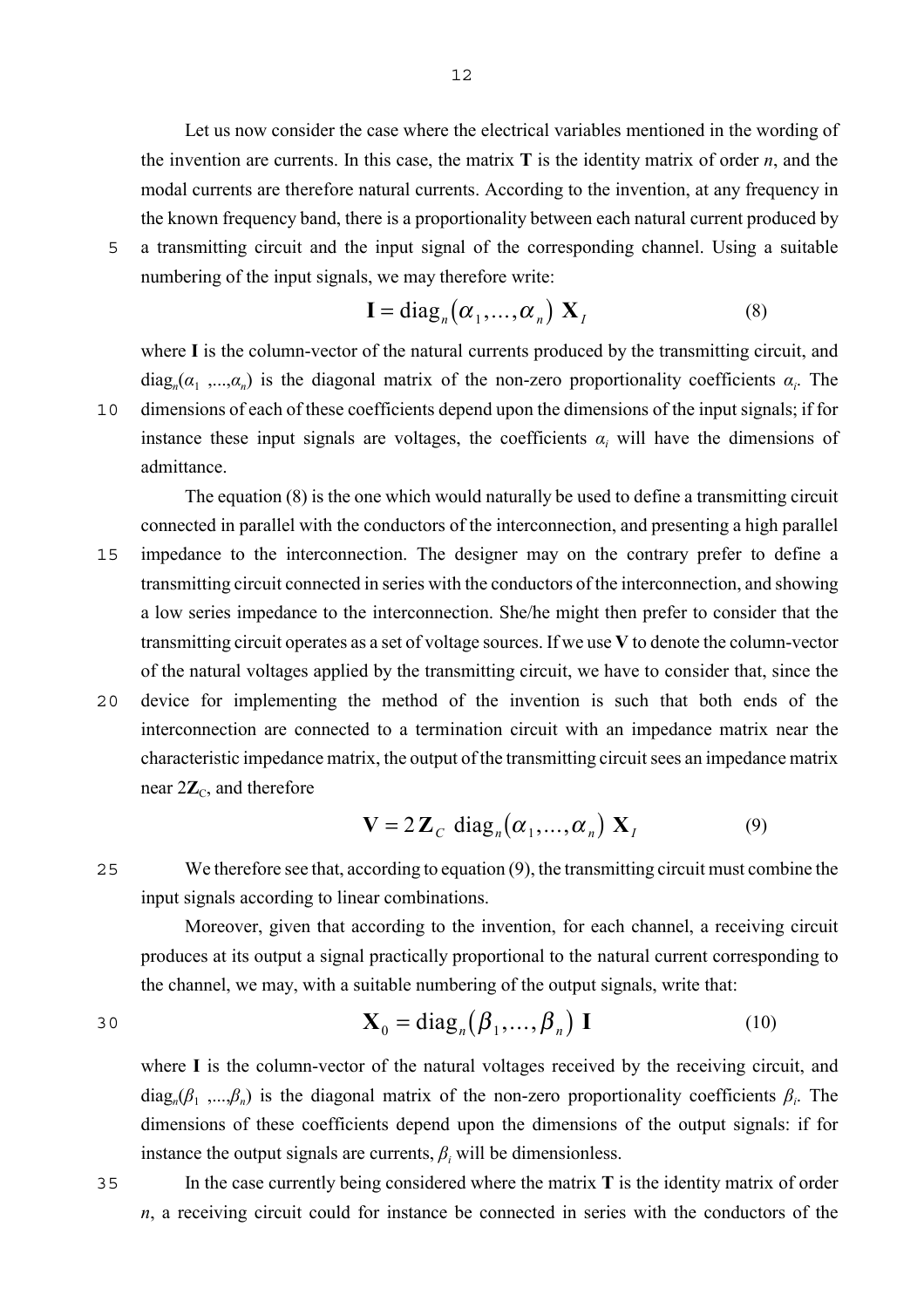interconnection, show a low series impedance to the interconnection, and directly acquire the natural currents on the transmission conductors.

In the case currently being considered where the matrix **T** is the identity matrix of order *n*, a receiving circuit could also for instance be connected in parallel with the conductors of the 5 interconnection, show a high parallel impedance to the interconnection, and acquire the natural voltages on the transmission conductors. If we use **V** to denote the column-vector of the natural voltages measured by the receiving circuit, we have

$$
\mathbf{X}_0 = \pm \operatorname{diag}_n(\boldsymbol{\beta}_1, \dots, \boldsymbol{\beta}_n) \mathbf{Z}_C^{-1} \mathbf{V}
$$
 (11)

We therefore see that, according to equation (11), the receiving circuit must combine its 10 input signals according to linear combinations.

This ends the discussion of the case where the electrical variables mentioned in the wording of the invention are currents.

Given that, according to the invention, the waves propagate on the interconnection as they would in a uniform multiconductor transmission line, without significant reflection at the ends, 15 and without coupling between the natural electrical variables mentioned in the wording of the invention (since they are also modal electrical variables), it is possible, using equations (4) and (6) or the equations (8) and (10), to clarify how the transmission of signals takes place. Between a transmitting circuit and a receiving circuit whose connection points to the interconnection show a difference of curvilinear abscissa ∆*L*, for any integer *i* between 1 and *n* included, we 20 obtain:

$$
x_{0i} = \alpha_i \beta_i e^{-\gamma |\Delta L|} x_{Ii}
$$
 (12)

where  $\gamma$  is the propagation constant common to the different propagation modes.

It is interesting to examine in which case it is necessary to perform non-trivial linear combinations of signals in the transmitting circuits and/or in the receiving circuits, a linear 25 combination being called "trivial" when it is merely the product of only one signal and a coefficient. Linear combinations which could be non-trivial appear in the equations (5), (7), (9) and (11), whereas the linear combinations of the equations (4), (6), (8) and (10) are trivial. Nontrivial linear combinations are used in the above-mentioned French patent application no. 0300064 and international application no. PCT/EP03/15036, and these applications provide

30 examples of implementations based on analog circuits performing an analog signal processing. We note that the above-mentioned French patent application no. 0302814 of 6 March 2003 provides examples of implementation based on digital circuits performing a digital signal processing.

According to the invention, linear combinations of signals may be performed in at least 35 one of the transmitting circuits and/or in at least one of the receiving circuits, using an analog processing.

According to the invention, linear combinations of signals may be performed in at least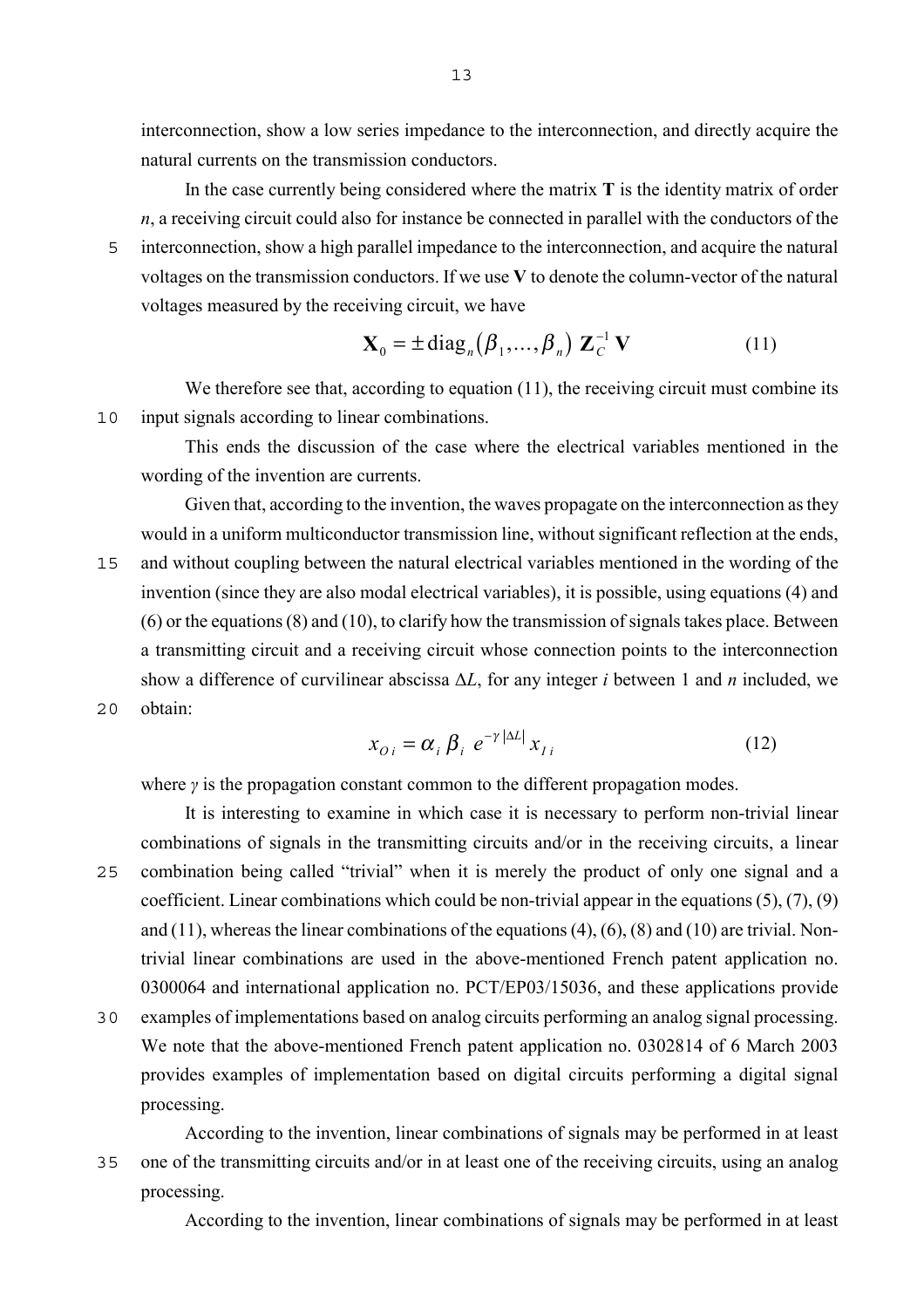one of the transmitting circuits and/or in at least one of the receiving circuits, using a digital processing.

According to the invention, the digital processing performed in at least one transmitting circuit and/or the digital processing performed in at least one receiving circuit may be defined

5 by a program.

A device of the invention may be such that the termination circuits, the transmitting circuit(s), and the receiving circuit(s) are without any part in common to any two of them.

Conversely, a device of the invention may be such that the termination circuits, the transmitting circuit(s), and the receiving circuit(s) are not without a part or parts in common to 10 any two of them. This possibility has been discussed in the presentation of the fourth, fifth and sixth embodiments provided as examples in the above-mentioned French patent application no. 0300064 and international application no. PCT/EP03/15036.

Connecting the receiving circuits and the transmitting circuits in parallel with the interconnection is simpler than connecting them in series. Connecting the receiving circuits and

- 15 the transmitting circuits in parallel is therefore *a priori* preferred. If the designer wishes to build a device for implementing the method of the invention in which the receiving circuits and the transmitting circuits are connected in parallel with the interconnection and such that the interconnection sees a high impedance in the connections of the transmitting circuit(s) and the receiving circuit(s), we see that she/he may:
- 20 when designing the transmitting circuits, use for instance equation (5) in which case the matrix **S** is chosen equal to the identity matrix of order *n*, or use for instance equation (8) in which case the matrix **T** is chosen equal to the identity matrix of order *n*, and

- when designing the receiving circuits, use for instance equation (6) in which case the matrix **S** is chosen equal to the identity matrix of order *n*, or use for instance equation (11) in which 25 case the matrix **T** is chosen equal to the identity matrix of order *n*.

Whether the matrix **S** or the matrix **T** is chosen equal to the identity matrix of order *n*, since this choice, according to equation (3) must be the same for the receiving circuits and the transmitting circuits, we see that, in these examples, either the transmitting circuits must perform non-trivial linear combinations of the input signals, or the receiving circuits must perform non-30 trivial linear combinations of the signals present on the transmission conductors.

There is a cost factor involved in performing non-trivial linear combinations in the receiving circuits and/or transmitting circuits. If the designer wishes to build a device for implementing the method of the invention in which neither the transmitting circuits nor the receiving circuits perform non-trivial linear combinations, we see that she/he may:

- 35 when designing the transmitting circuits, use for instance equation (4) in which case the matrix **S** is chosen equal to the identity matrix of order *n*, or use for instance equation (8) in which case the matrix **T** is chosen equal to the identity matrix of order *n*;
	- when designing the receiving circuits, use for instance equation (6) in which case the matrix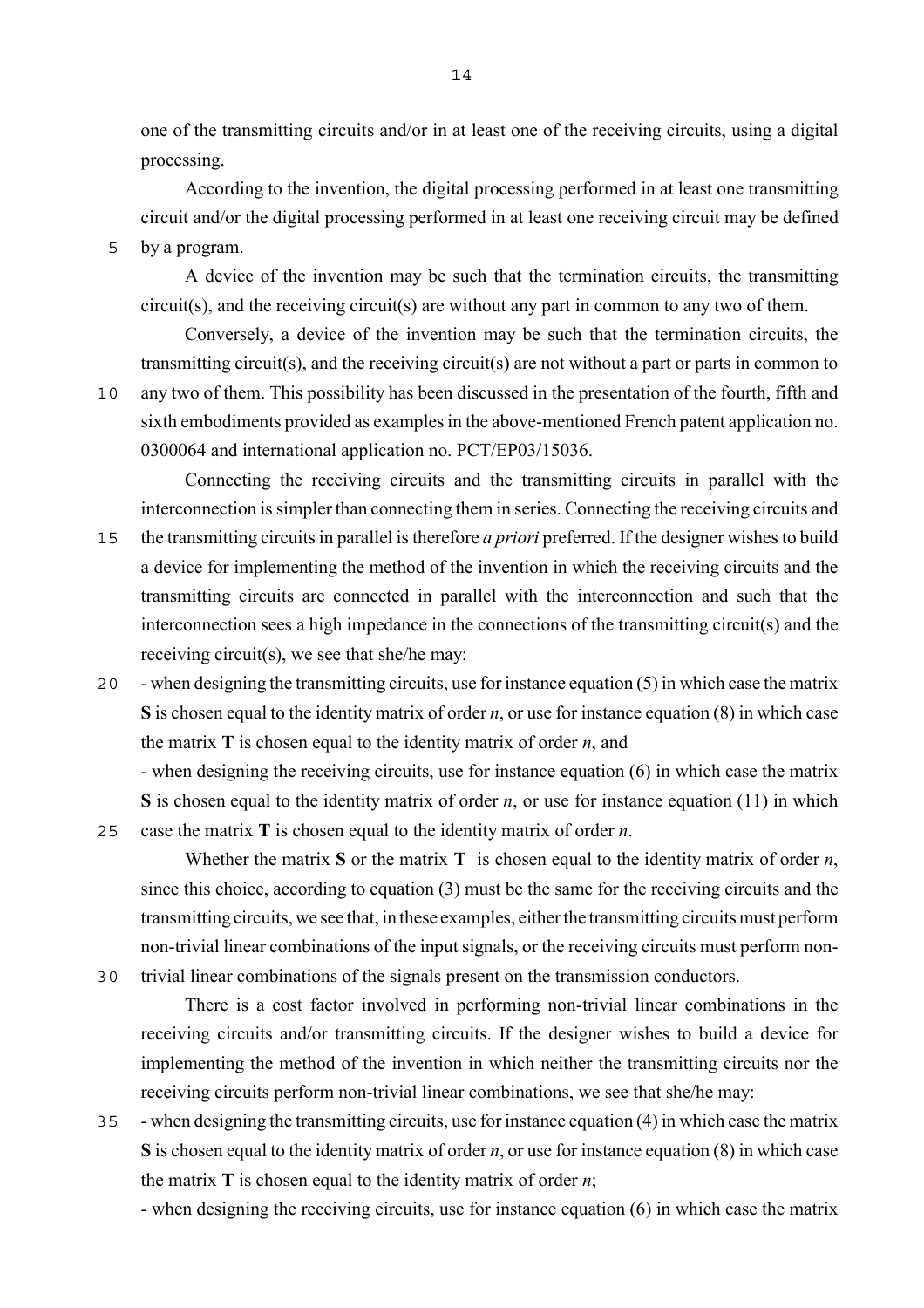**S** is chosen equal to the identity matrix of order *n*, or use for instance equation (10) in which case the matrix **T** is chosen equal to the identity matrix of order *n*.

Whether the matrix **S** or the matrix **T** is chosen equal to the identity matrix of order *n*, since this choice, according to equation (3) must be the same for the receiving circuits and the 5 transmitting circuits, we see that, in these examples, either the transmitting circuits or the receiving circuits must be connected in series with the interconnection, and present a low series impedance to the interconnection.

In a device for implementing the method of the invention, it is possible that the section of the interconnection in a plane orthogonal to the direction of propagation does not change, except 10 for a scale factor, over the greatest part of the length of the interconnection, in the vicinity of the

transmission conductors.

A device for implementing the method of the invention may preferentially be such that the known frequency band contains frequencies between 100 kHz and 100 GHz.

We have already mentioned that it is often possible, for instance at frequencies greater than 100 kHz, to obtain a real and frequency-independent matrix  $\mathbb{Z}_C$ . In this case, it is clear for the person skilled in the art that a termination circuit having, in the known frequency band, an impedance matrix approximating the characteristic impedance matrix, could for instance be made of a network of resistors, and the computations needed to proportion this network are not difficult.

20 A device for implementing the method of the invention may be such that the termination circuits are made of a network of resistors.

Termination circuits made of a network of resistors are however not at all a characteristic of the invention. By way of example, designers may, in order to limit the power consumed by a signal present at the terminals of termination circuits, choose to allow these terminals to be 25 effective only in a relevant interval of frequency, for instance by including suitable reactive circuit elements in the termination circuits. Another example is that terminations circuits could include active circuit elements.

In the case where it may be useful to take losses into account when determining the matrix  $\mathbb{Z}_C$ , this matrix is not real and frequency-independent any longer, and it becomes necessary to 30 synthesize the termination circuits, using methods well known to the persons skilled in the art, such that the synthesized circuits include reactive circuit elements.

In the case where the chosen coefficients  $\alpha_i$  and  $\beta_i$  of equations (4) to (13) are real and frequency-independent, it is clear that the transmitting circuits and the receiving circuits do not have to perform a filtering function. In this case, the specialist sees that, when the transmitting 35 circuits and/or the receiving circuits do not have to perform a non-trivial linear combination of signals, it is possible, when the electrical characteristics of the devices connected to the input of the transmitting circuits and to the output of the receiving circuits are suitable, that the transmitting circuits and/or the receiving circuits comprise no component.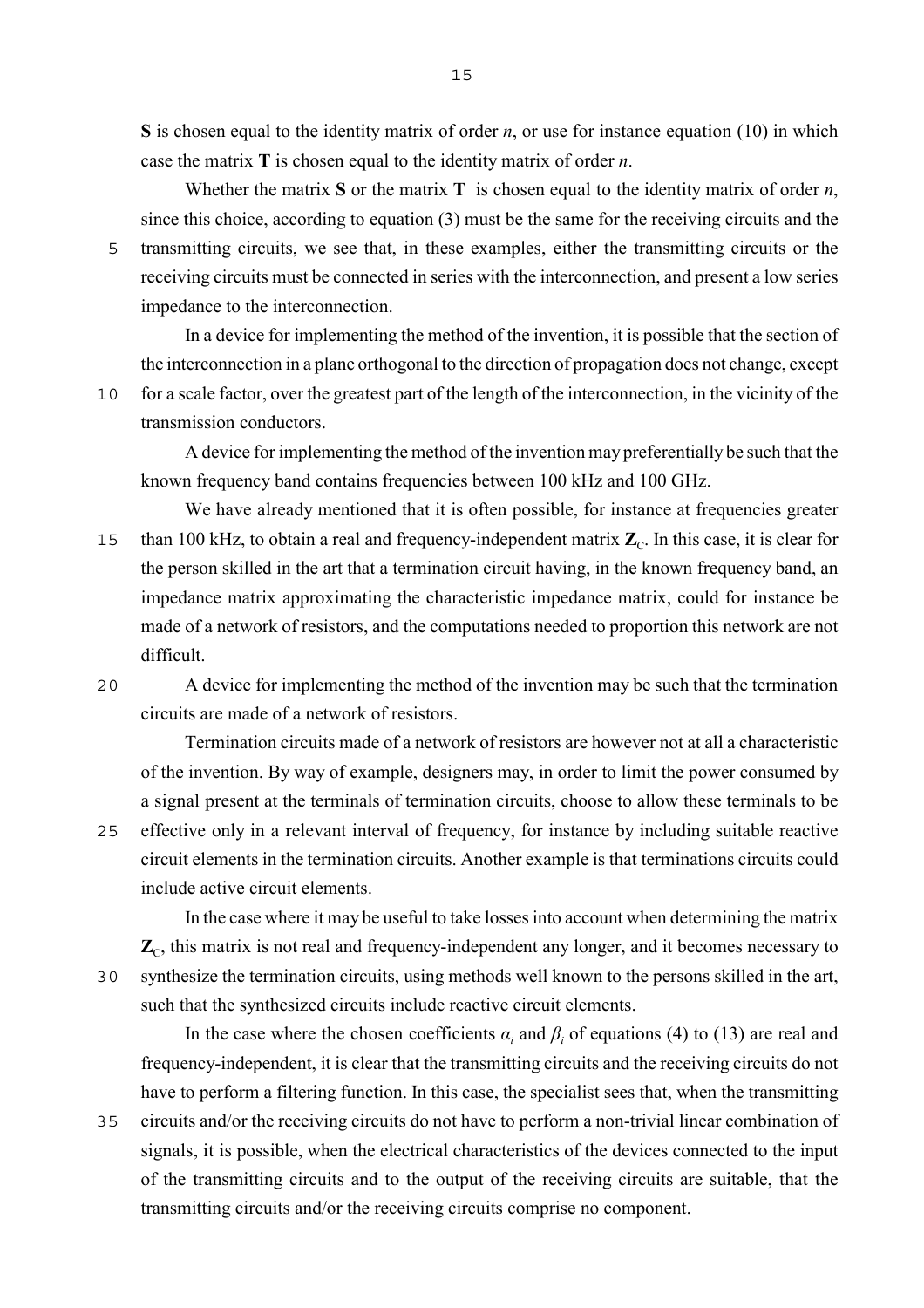In the case where the chosen coefficients  $\alpha_i$  and  $\beta_i$  of equations (4) to (13) are not real and frequency-independent, for instance when creating an equalization as explained below, the transmitting circuits and/or the receiving circuits have a filtering function. It then becomes necessary to synthesize the corresponding filters, either as analog filters or as digital filters, 5 using one of the many methods known to specialists.

According to the prior art, the desired propagation of a signal on a single conductor corresponds to the propagation of several modes, at different propagation velocities, causing a modal dispersion well known to specialists. In the time domain, this modal dispersion distorts the signals. According to the invention, each signal is propagated using a single mode. There 10 is therefore no modal dispersion, which increases the passband of the interconnection and the maximum length it may have.

Thus, according to the invention, in a transmission channel *i*, only one propagation constant *γ* plays a part in the propagation of signals, as expressed by the equation (12). Moreover, the propagation constants applicable to the different transmission channels are equal 15 to *γ*, thus leading to equal phase velocities, and therefore to equal propagation times between a given transmitting circuit and a given receiving circuit, for the different channels.

When the losses of the interconnection are negligible, the phase velocities associated with the propagation constants of the different transmission channels do not depend on the frequency, and the propagation along the interconnection produces delays in the different channels, without

- 20 distortion of the propagated signals. This does not hold when the losses are not negligible. In this case, in a transmission channel *i*, the propagation constant *γ* may correspond to a frequencydependent phase velocity and a frequency-dependent attenuation constant, resulting in phase and amplitude distortions described by the equation (12), which are referred to as distortions caused by propagation. In a device for implementing the method of the invention, the distortions
- 25 may be reduced using an equalization reducing the effects of the distortions caused by propagation, implemented in at least one of the transmitting circuits and/or one of the receiving circuits, on one or more transmission channels. This type of processing is well known to specialists, and is often implemented with digital signal processing, for example as explained in the above-mentionned French patent application no. 0302814. We note that implementing
- 30 such an equalization requires frequency-dependent proportionality coefficients  $α<sub>i</sub>$  and/or  $β<sub>i</sub>$ , because the transfer function corresponding to the ideal equalization of a transmission channel *i* is an exponential function whose argument depends on *γ*.

Specialists know that it is commonplace to use adaptive algorithms for implementing this type of processing in receivers for data transmission.

35 A device for implementing the method of the invention may therefore implement, in at least one of the receiving circuits, an adaptive equalization for one or more transmission channels. This type of processing is well known to specialists, and is often implemented with digital signal processing, for example as explained in the above-mentionned French patent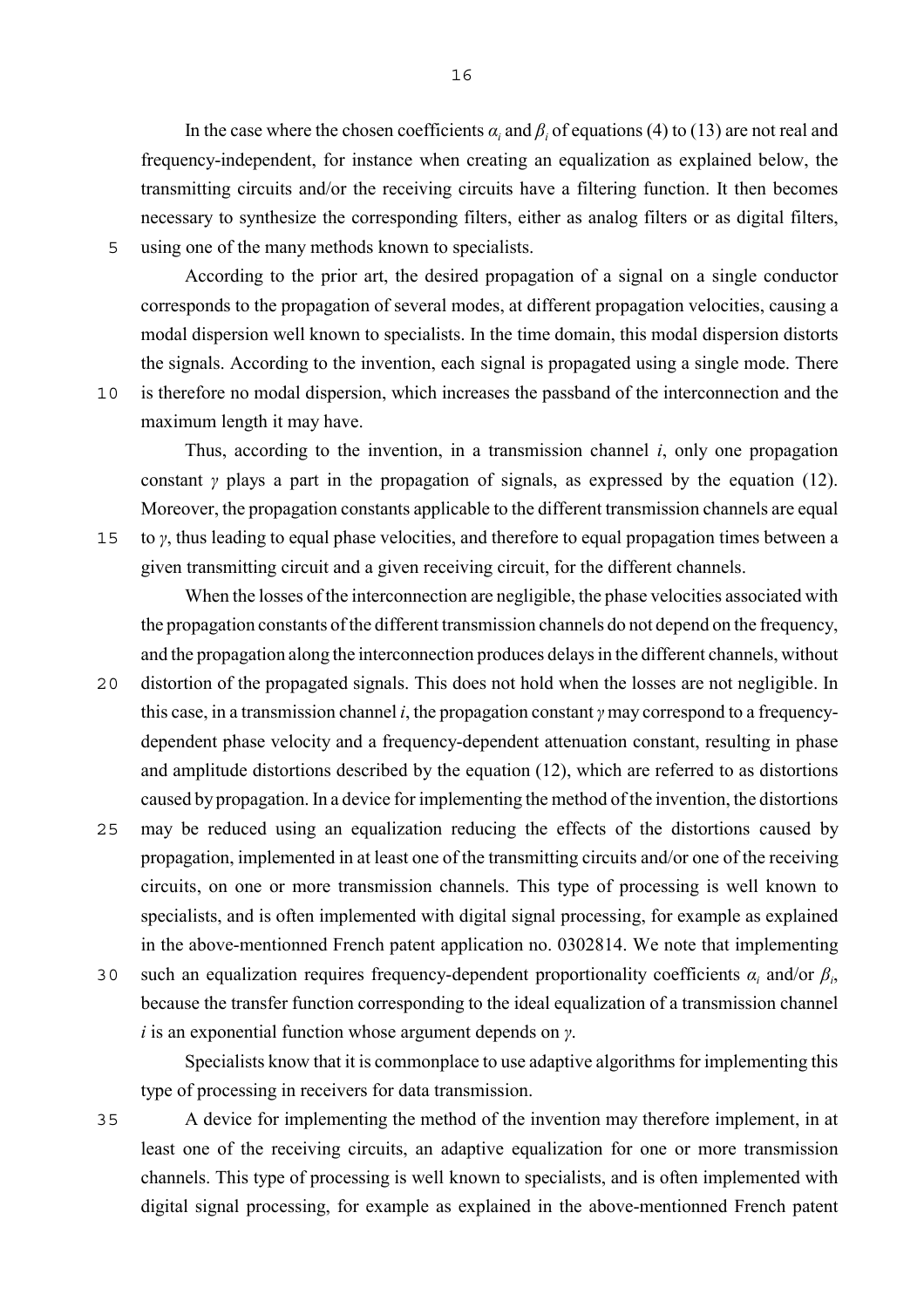application no. 0302814. In this case, the proportionality coefficients *β<sup>i</sup>* are frequency-dependent and are adapted to minimize the distortion observed in the transmission channel.

# BRIEF DESCRIPTION OF THE DRAWINGS

Other advantages and characteristics will appear more clearly from the following 5 description of particular embodiments of the invention, given by way of non-limiting examples, with reference to the accompanying drawings in which:

- Figure 1 shows a first embodiment of the invention;
- Figure 2 shows a second embodiment of the invention (best mode).

# DETAILED DESCRIPTION OF SOME EMBODIMENTS

### 10 First embodiment.

As a first example of a device for implementing the method of the invention, given by way of non-limiting example, we have represented in Fig. 1 a device of the invention comprising an interconnection (1) having four parallel transmission conductors and one reference conductor, such that the propagation constants of its different propagation modes may be regarded as

15 substantially equal in the frequency band used for the signals to be transmitted, which are analog signals in this case. Each end of the interconnection is connected to a termination circuit (4). For this device, the designer has chosen **S** equal to the identity matrix of order *n*, such that the natural electrical variables used are natural voltages.

Two transmitting circuits (5) placed at two different abscissa *z*, receive at their inputs the 20 signals from the four channels of each of the two sources (2), these transmitting circuits (5) producing, when they are active, natural voltages, each being proportional to the signal of one channel. Note that this is a data bus architecture, and that the signals needed to obtain the active state of at most one transmitting circuit at a given time are not shown in Fig. 1. The three receiving circuits (6) placed at three different abscissa *z*, have their input terminals connected

- 25 to the conductors of the interconnection, each of these receiving circuits (6) producing output signals being each proportional to a different natural voltage, at its output terminals connected to the destination (3). Thus, the signals of the four channels of a source (2), connected to an active transmitting circuit (5), are sent to the four channels of the destinations (3) without noticeable crosstalk.
- 30 In the device of Fig. 1, both termination circuits (4) are necessary because waves coming from the interconnection (1) may be incident on both ends. Taking into account the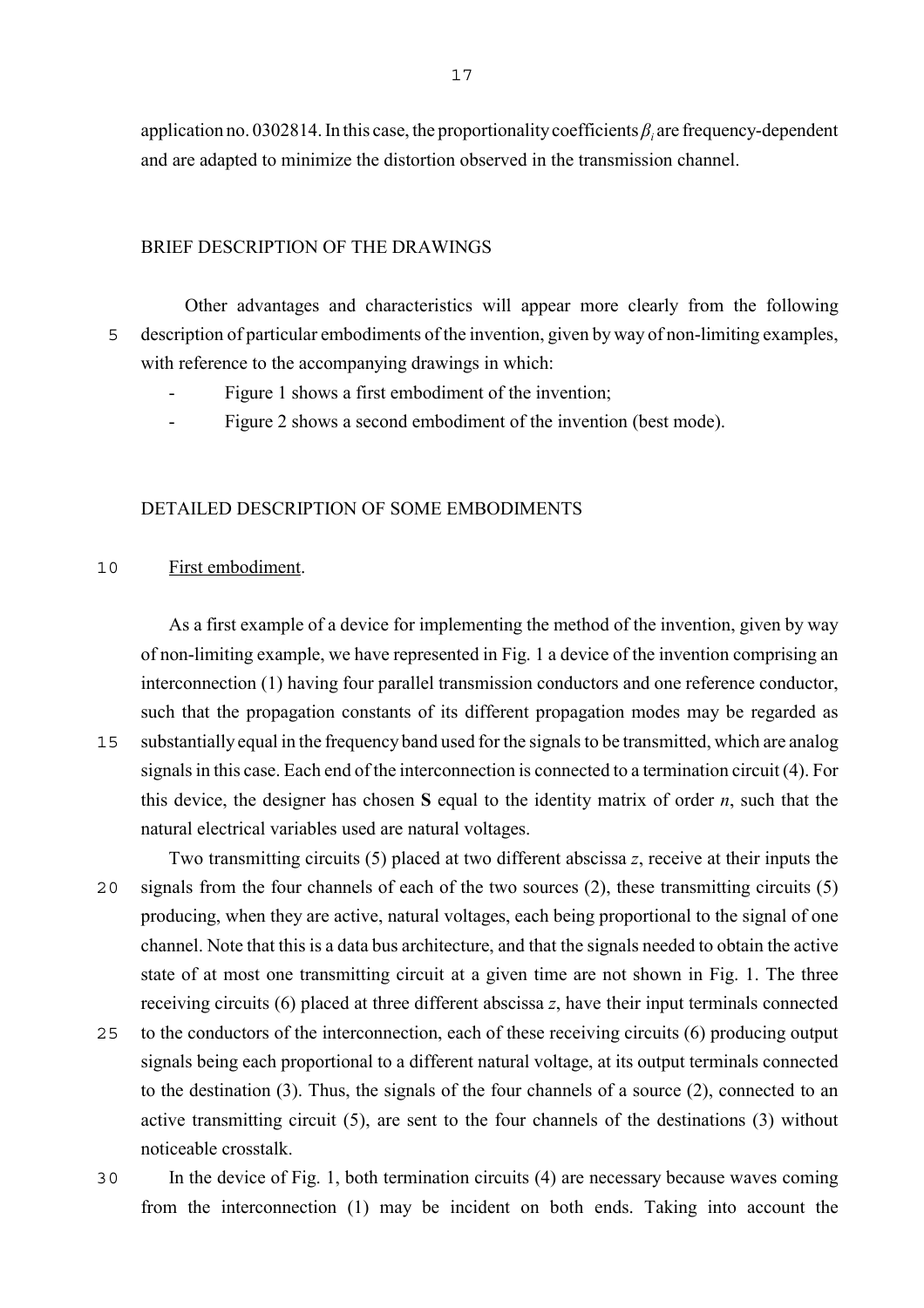characteristics resulting from the proportioning of the interconnection and the spectrum of the signals to be transmitted, the designer has established that the losses may be ignored, and consequently used real and frequency-independent matrices for  $\mathbb{Z}_C$ , **S** and **T**. The termination circuit (4) has therefore been designed as a simple network of 10 resistors.

- 5 Note that, in the device of Fig. 1, the transmitting circuits (5) and the receiving circuits (6), being connected in parallel with the interconnection (1), must present high impedances to the interconnection (1), in order not to disturb the propagation of waves along the interconnection in a detrimental way, and in order not to produce undesirable reflections at the ends of the interconnection (1). Thus, the transmitting circuits (5) almost behave like current sources, and
- 10 the use of equation (5) is justified, which shows that the transmitting circuits (5) must combine the input signals according to non-trivial linear combinations, in order to inject in the transmission conductors the currents that produce the desired natural voltages. In this example, these linear combinations are obtained with conventional analog circuits mainly implementing fast operational amplifiers and resistors. The receiving circuits (6) operate according to the
- 15 equation (6), and since no equalization is desired, each receiving circuit (6) need comprise only four high input impedance amplifiers. If the destinations (3) have suitable input characteristics, we see that the receiving circuits (6) could even comprise no component. In this example, we can state that the receiving circuits (6) are simpler than the transmitting circuits (5).

# Second embodiment (Best mode).

20

As a second example of a device for implementing the method of the invention, given by way of non-limiting example and best mode of carrying out the invention, we have represented in Fig. 2 a device of the invention, comprising an interconnection (1) having four parallel transmission conductors, and one reference conductor, such that the propagation constants of 25 its different propagation modes may be regarded as substantially equal in the frequency band used for the signals to be transmitted, which are digital signals. Each end of the interconnection is connected to a termination circuit (4). For this device, the designer has chosen **T** equal to the identity matrix of order *n*, such that the natural electrical variables used are natural currents.

Two transmitting circuits (5) placed at two different abscissa *z*, receive at their inputs the 30 signals from the four channels of each of the two sources (2), these transmitting circuits (5) producing, when they are active, natural currents, each being proportional to the signal of one channel. Note that this is a data bus architecture, and that the signals needed to obtain the active state of at most one transmitting circuit at a given time are not shown in Fig. 2. The three receiving circuits (6) placed at three different abscissa *z*, have their input terminals connected

35 to the conductors of the interconnection, each of these receiving circuits (6) producing output signals being each proportional to a different natural current, at its output terminals connected to the destination (3). Thus, the signals of the four channels of a source (2), connected to an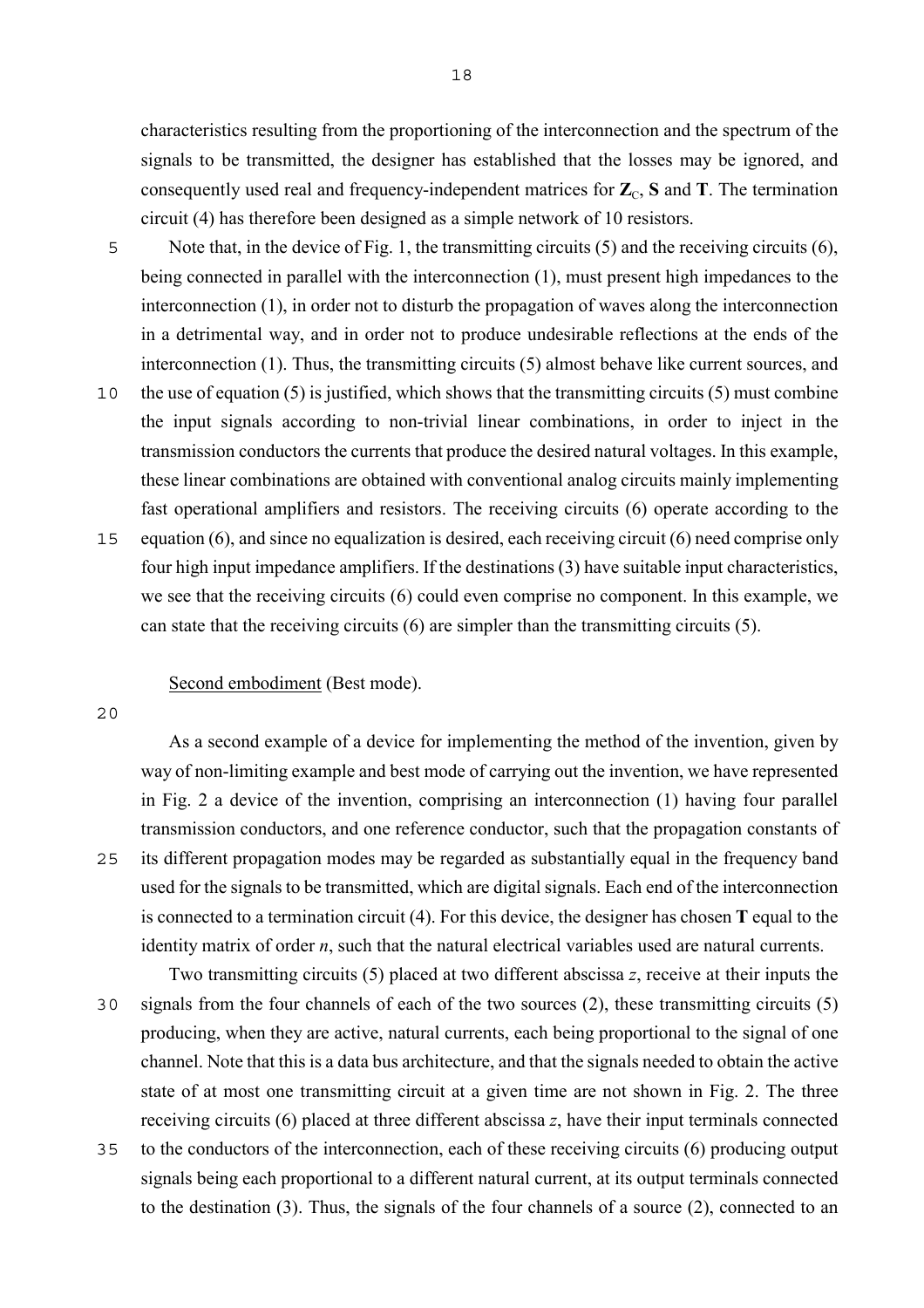active transmitting circuit (5), are sent to the four channels of the destinations (3) without noticeable crosstalk.

In the device of Fig. 2, both termination circuits (4) are necessary because waves coming from the interconnection (1) may be incident on both ends. Taking into account the 5 characteristics resulting from the proportioning of the interconnection and the spectrum of the signals to be transmitted, the designer has established that the losses may be ignored, and consequently used real and frequency-independent matrices for  $\mathbb{Z}_c$ , **S** and **T**. The termination circuit (4) has therefore been designed as a simple network of 9 resistors, using the possibility of reducing the number of parts of a termination circuit, as explained in the above-mentioned 10 French patent application no. 0300064 and international application no. PCT/EP03/15036.

In the device of Fig. 2, the transmitting circuits (5), being connected in parallel with the interconnection (1), must present high impedances to the interconnection (1), in order not to disturb the propagation of waves along the interconnection in a detrimental way, and in order not to produce undesirable reflections at the ends of the interconnection (1). Thus, the 15 transmitting circuits (5) almost behave like current sources, and the use of equation (8) is justified, which shows that each transmitting circuit (5) need comprise only four high output impedance amplifiers, since no equalization is desired.

In the device of Fig. 2, the receiving circuit (6), being connected in series with the interconnection (1), must present low series impedances to the interconnection (1), in order not 20 to disturb the propagation of waves along the interconnection in a detrimental way, and in order not to produce undesirable reflections at the ends of the interconnection (1). Thus, the receiving circuits (6) may operate according to the equation (10), and since no equalization is desired, each receiving circuit (6) need comprise only four differential amplifiers providing a low impedance between the two nodes of a differential input, but a high impedance between different

25 inputs.

We note that, in this example, neither the transmitting circuits  $(5)$  nor the receiving circuits (6) have to produce non-trivial linear combinations of signals. We note that the sign of the signals received by a receiving circuit depends on its position with respect to the active transmitting circuit. This characteristic might possibly require a specific processing.

# 30 INDICATIONS ON INDUSTRIAL APPLICATIONS

The invention is particularly suitable for cases where the transmission channels are used to send digital signals. In fact, in this case, a residual crosstalk coupling factor is acceptable, but the bandwidth to take into account is often very wide. According to the invention, this result is easily obtained in an inexpensive way, because it is compatible with the use of resistors of

35 average accuracy.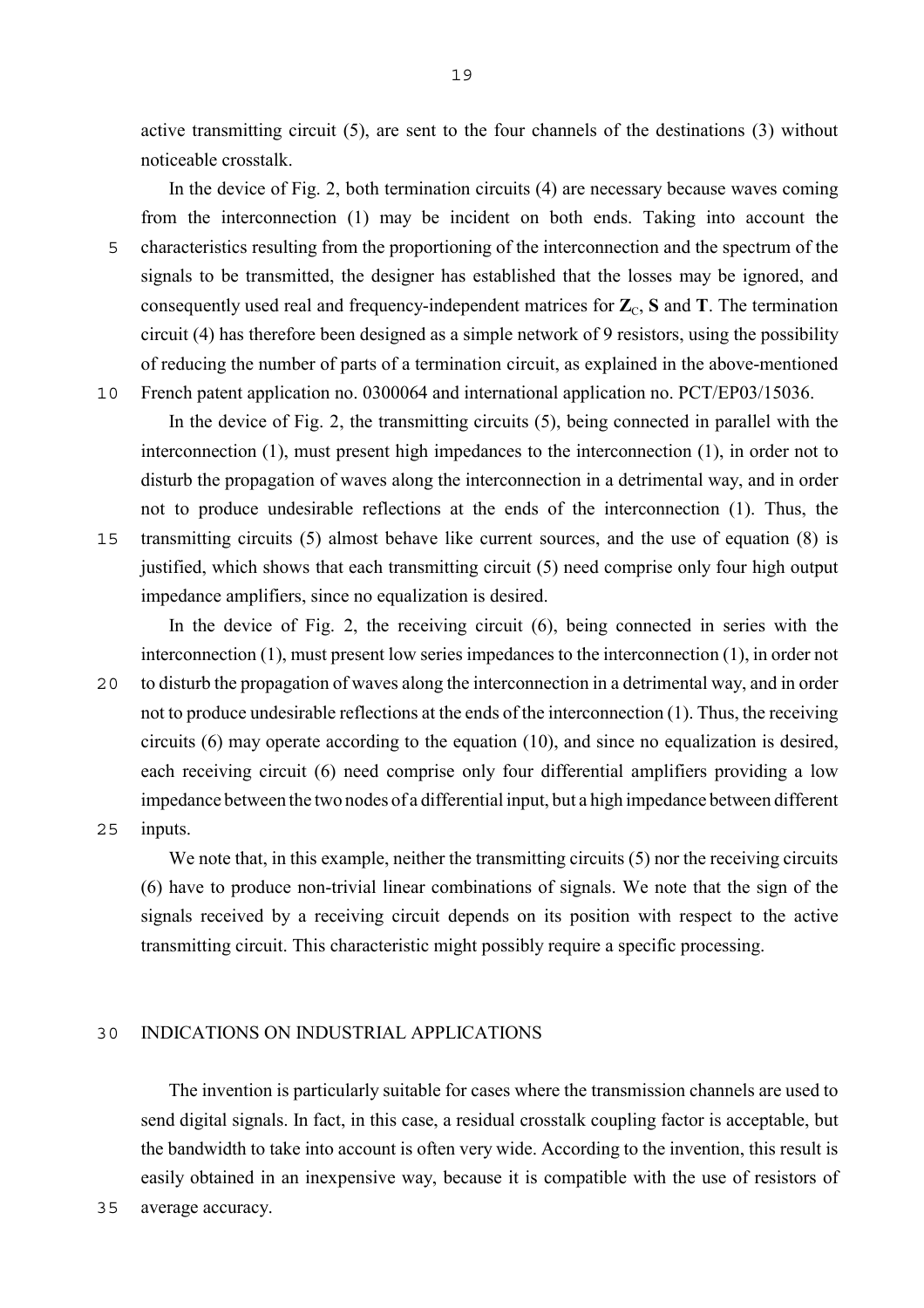As shown with both embodiments, the invention is appropriate for an implementation wherein the interconnection is operated as a data bus.

The invention is particularly suitable for its implementation with microstrip structures and stripline structures, for instance on printed circuit boards. It is particularly beneficial to printed 5 circuit boards comprising a wide band analog circuitry or fast digital circuits.

The invention is particularly suitable for reducing crosstalk in the internal interconnections of integrated circuits.

The invention is applicable in manufacturing computers that contain a large number of long interconnections for very fast signals.

10 The invention is also particularly suitable for reducing crosstalk in flat multiconductor cables. Flat cables used in a device of the invention could be used to send fast signals over long distances, for instance in applications such as local area networks and telecommunications.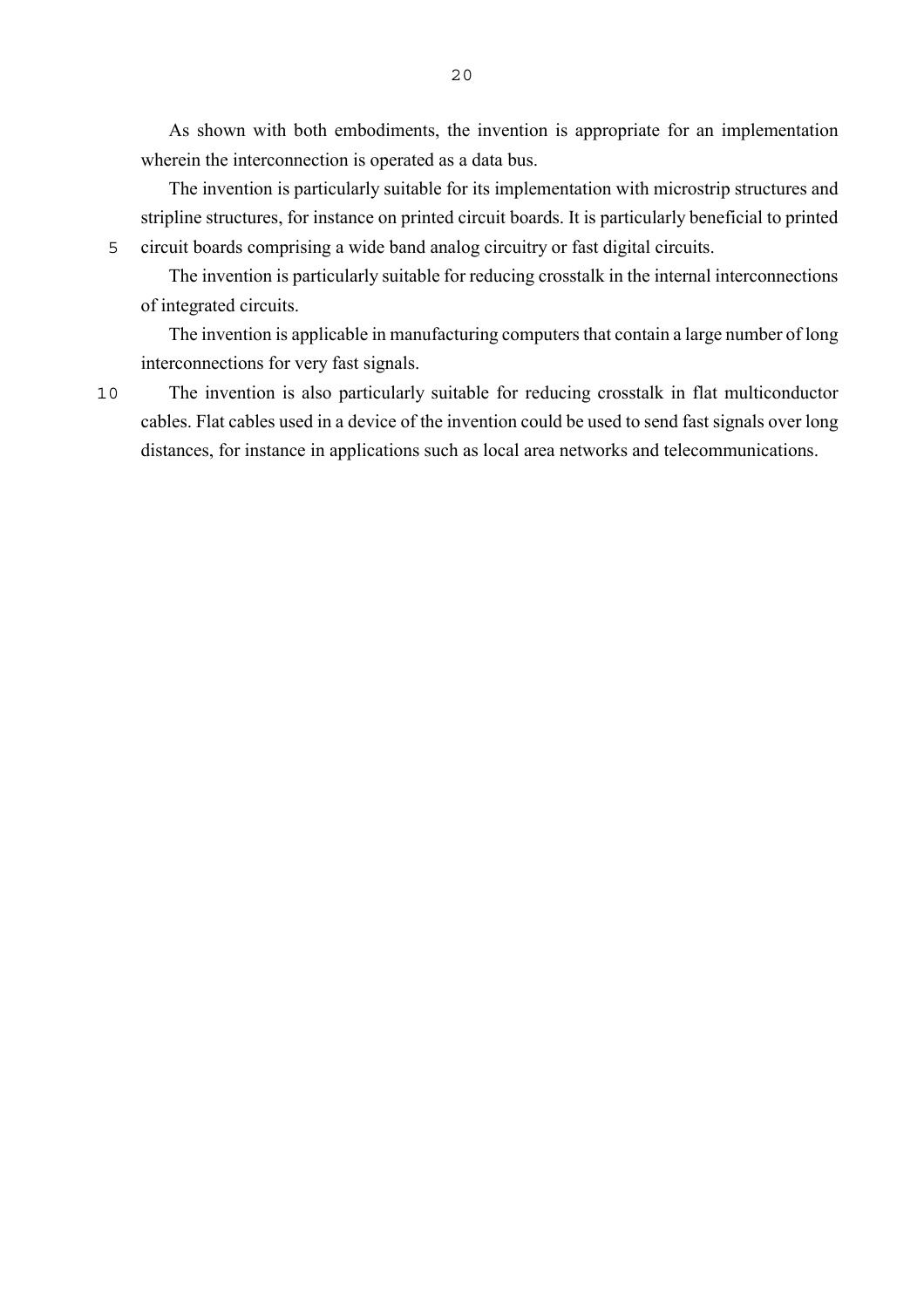**CLAIMS** 

1. A method for transmitting through an interconnection with *n* transmission conductors and a reference conductor, *n* being an integer greater than or equal to 2, the method providing, in a

5 known frequency band, *m* transmission channels each corresponding to a signal to be sent from the input of at least one transmitting circuit to the output of at least one receiving circuit, where *m* is an integer greater than or equal to 2 and less than or equal to *n*, the method comprising the steps of:

- proportioning the interconnection, taking into account the lumped impedances seen by 10 the interconnection and caused by the circuits connected to the interconnection elsewhere than at the ends of the interconnection, so as to be able to model the interconnection as a multiconductor transmission line having uniform electrical characteristics over its length for the known frequency band, the electrical characteristics being such that the propagation constants of the different propagation modes may be considered as 15 substantially equal in the known frequency band;

> - determining the characteristic impedance matrix of the multiconductor transmission line in the known frequency band;

> - placing at both ends of the interconnection a termination circuit having an impedance matrix approximating the characteristic impedance matrix;

- 20 using one of the transmitting circuits to which the *m* input signals are applied, so as to obtain at the output of said one of the transmitting circuits, output being connected to at least *m* transmission conductors among the transmission conductors, the generation of natural electrical variables, each being proportional to a single signal among the input signals; and
- 25 using one of the receiving circuits, the input of which is connected to at least *m* transmission conductors among the transmission conductors, so as to obtain, at the output of said one of the receiving circuits, *m* output signals each corresponding to one of the transmission channels, each output signal being proportional to a single natural electrical variable among said natural electrical variables.
- 30 2. The method of claim 1, wherein said natural electrical variables are either all voltages or all electric currents.

3. A device for proportioning the circuits used in a method for transmitting through an interconnection with *n* transmission conductors and a reference conductor, *n* being an integer greater than or equal to 2, the method providing, in a known frequency band, *m* transmission

35 channels each corresponding to a signal to be sent from the input of at least one transmitting circuit to the output of at least one receiving circuit, where *m* is an integer greater than or equal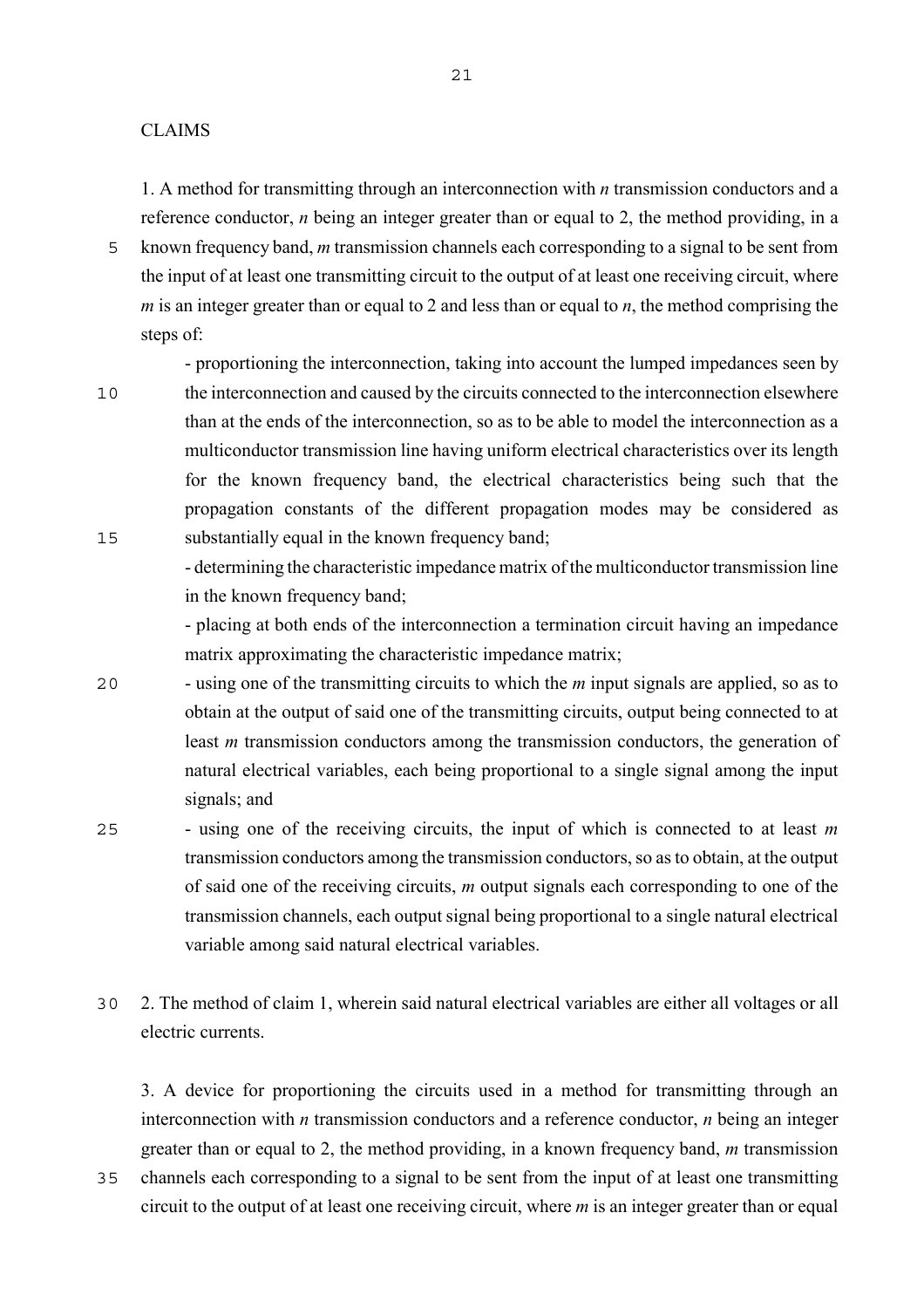to 2 and less than or equal to *n*, the device comprising:

- means for proportioning the interconnection, taking into account the lumped impedances seen by the interconnection and caused by the circuits connected to the interconnection elsewhere than at the ends of the interconnection, so as to be able to model the 5 interconnection as a multiconductor transmission line having uniform electrical characteristics over its length for the known frequency band, the electrical characteristics being such that the propagation constants of the different propagation modes may be considered as substantially equal in the known frequency band;

- means for determining the characteristic impedance matrix of the multiconductor 10 transmission line in the known frequency band;

> - means for proportioning a termination circuit having an impedance matrix approximating the characteristic impedance matrix;

- means for proportioning one of the transmitting circuits to which the *m* input signals are applied, so as to obtain at the output of said one of the transmitting circuits, output being 15 connected to at least *m* transmission conductors among the transmission conductors, the generation of natural electrical variables, each being proportional to a single signal among the input signals; and

- means for proportioning one of the receiving circuits, the input of which is connected to at least *m* transmission conductors among the transmission conductors, so as to obtain, at 20 the output of said one of the receiving circuits, *m* output signals each corresponding to one of the transmission channels, each output signal being proportional to a single natural electrical variable among said natural electrical variables.

4. The device of claim 3, wherein the means for modeling the interconnection comprise means for measuring and/or for computing the real electrical characteristics of the interconnection, 25 based on the relative layout of the transmission conductors and the reference conductor, and on

the characteristics of the dielectrics surrounding them.

5. The device of any of the claims 3 or 4, wherein the means for modeling the interconnection comprise:

- means for calculating one or more error coefficients for variance between the actual 30 electrical characteristics of the interconnection and the desired characteristics, for the known frequency band; and

> - means for optimizing the relative position of the transmission conductors and/or the dielectrics surrounding them, by minimizing the error coefficient or coefficients.

6. A device for transmission providing, in a known frequency band, *m* transmission channels 35 each corresponding to a signal to be sent from the input of at least one transmitting circuit to the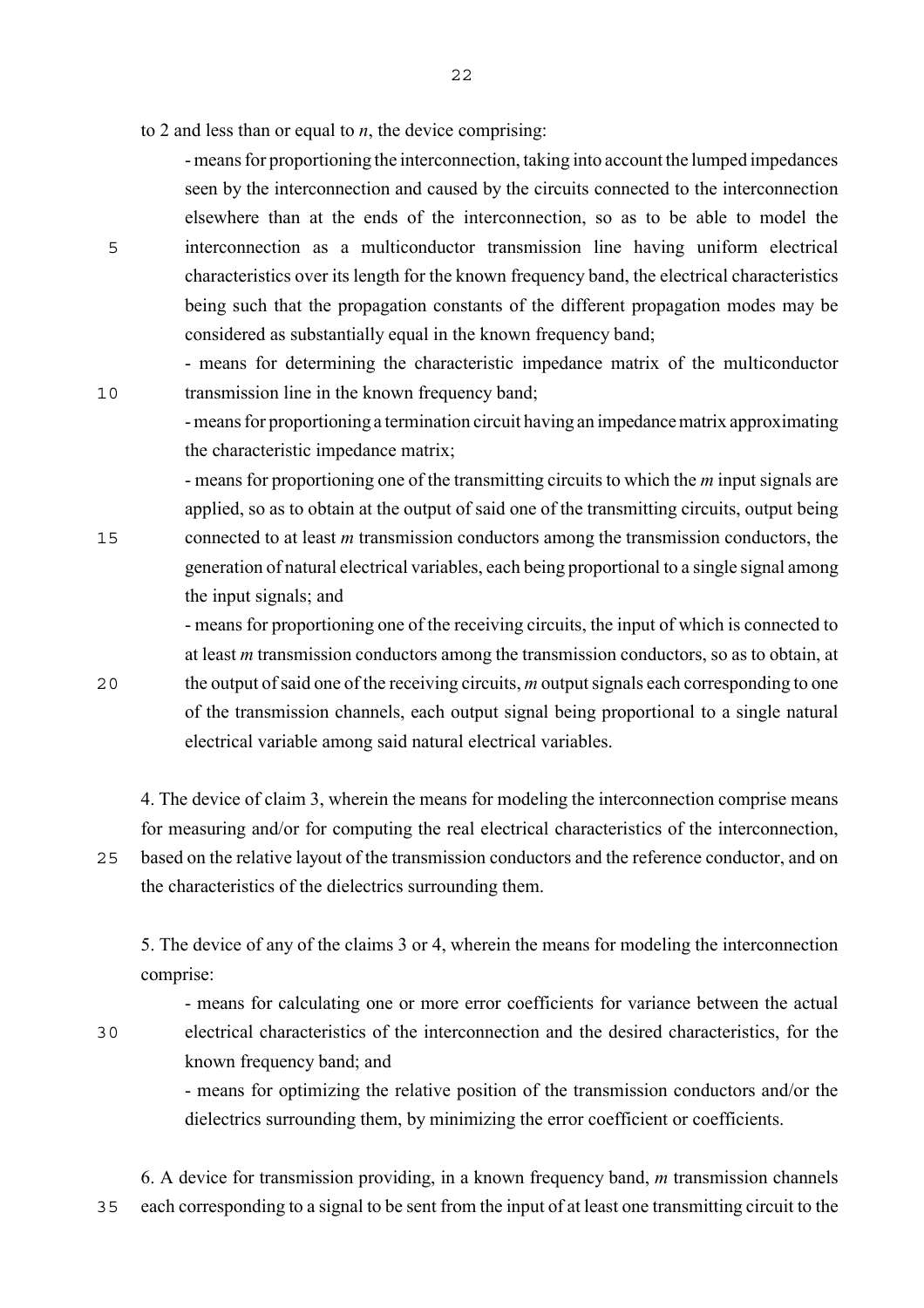output of at least one receiving circuit, where *m* is an integer greater than or equal to 2, the device comprising:

- an interconnection with *n* transmission conductors and a reference conductor, *n* being an integer greater than or equal to *m*, the interconnection being proportioned in such a way 5 that the interconnection may, taking into account the lumped impedances seen by the interconnection and caused by the circuits connected to the interconnection elsewhere than at the ends of the interconnection, be modeled as a multiconductor transmission line having uniform electrical characteristics over its length for the known frequency band, the electrical characteristics being such that the propagation constants of the different 10 propagation modes may be considered as substantially equal in the known frequency band; - two termination circuits, each arranged at a different end of the interconnection and each having, in the known frequency band, an impedance matrix approximating the characteristic impedance matrix of the multiconductor transmission line;

- at least one of the transmitting circuits to which the *m* input signals are applied, so as to 15 obtain at the output of said one of the transmitting circuits, output being connected to at least *m* transmission conductors among the transmission conductors, the generation of natural electrical variables, each being proportional to a single signal among the input signals; and

- at least one of the receiving circuits, the input of which is connected to at least *m* 20 transmission conductors among the transmission conductors, so as to obtain, at the output of said one of the receiving circuits, *m* output signals each corresponding to one of the transmission channels, each output signal being proportional to a single natural electrical variable among said natural electrical variables.

7. The device of claim 6, wherein said natural electrical variables are either all voltages or all 25 electric currents.

8. The device of any of the claims 6 or 7, wherein the generation of *m* natural electrical variables is obtained at the output of a transmitting circuit.

9. The device of any of the claims 6 to 8, wherein the number *m* of transmission channels between any one of the transmitting circuits and any one of the receiving circuits is equal to the 30 number *n* of transmission conductors.

10. The device of any of the claims 6 to 9, wherein linear combinations of signals are performed in at least one of the transmitting circuits and/or in at least one of the receiving circuits, using an analog processing.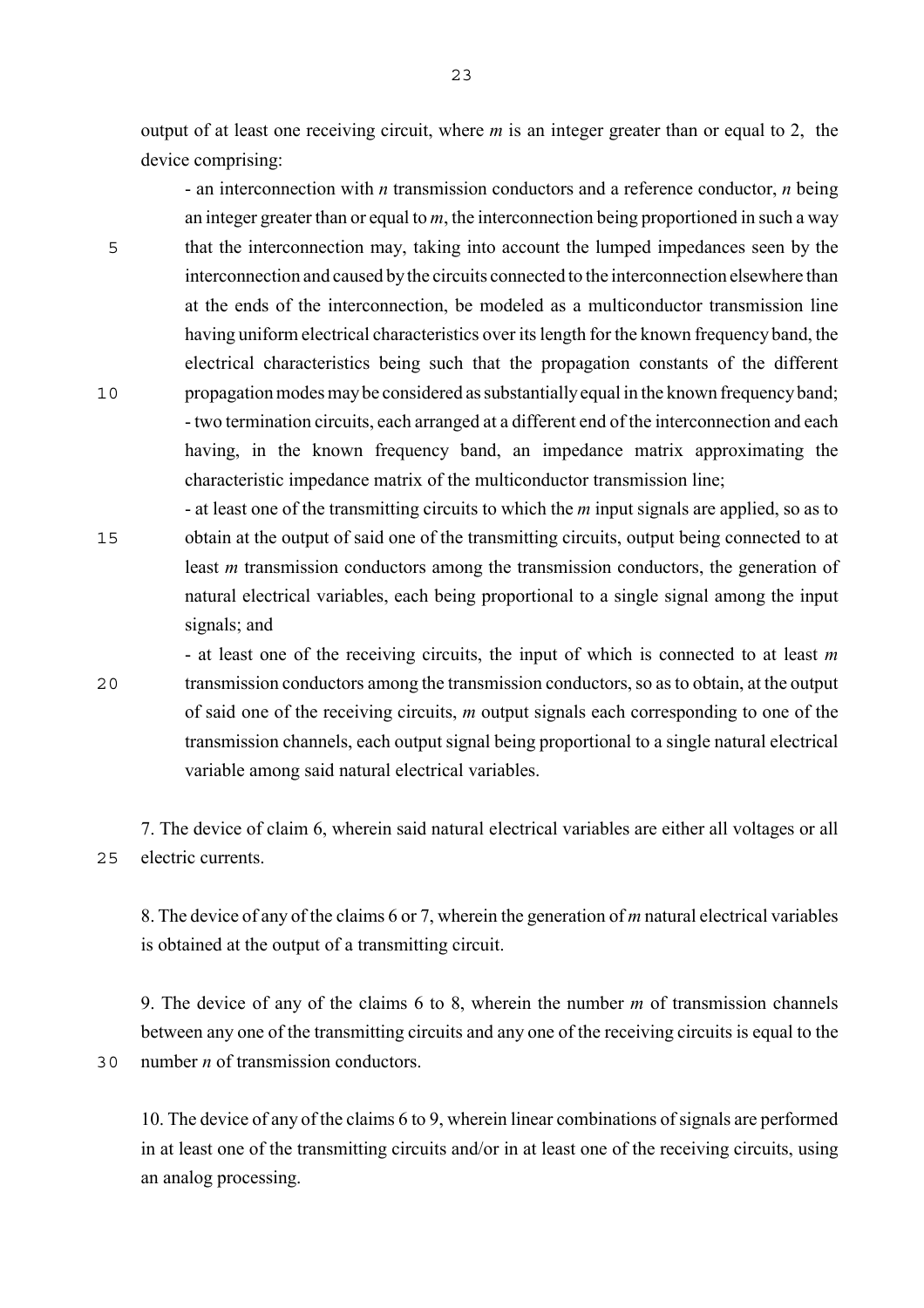11. The device of any of the claims 6 to 10, wherein linear combinations of signals are performed in at least one of the transmitting circuits and/or in at least one of the receiving circuits, using a digital processing.

12. The device of claim 11, wherein the digital processing performed in at least one transmitting 5 circuit and/or the digital processing performed in at least one receiving circuit are defined by a program.

13. The device of any of the claims 6 to 12, wherein the termination circuits are made of a network of resistors.

14. The device of any of the claims 6 to 13, wherein the effects of the distortions caused by 10 propagation are reduced by an equalization implemented in at least one of the transmitting circuits and/or one of the receiving circuits, on one or more transmission channels.

15. The device of any of the claims 6 to 14, wherein an adaptive equalization is implemented in at least one of the receiving circuits, for one or more transmission channels.

16. The device of any of the claims 6 to 15, wherein the interconnection is operated as a data 15 bus.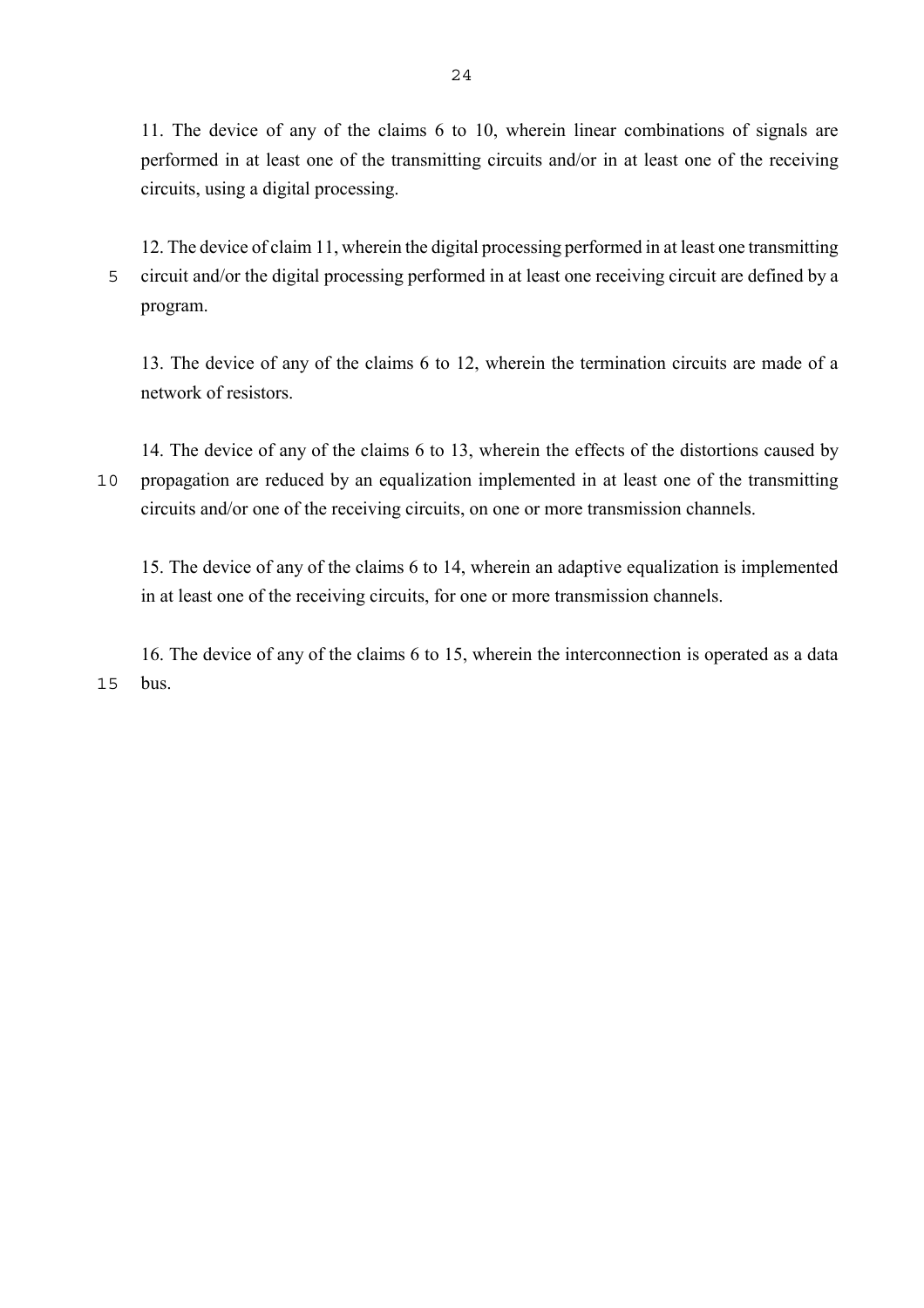